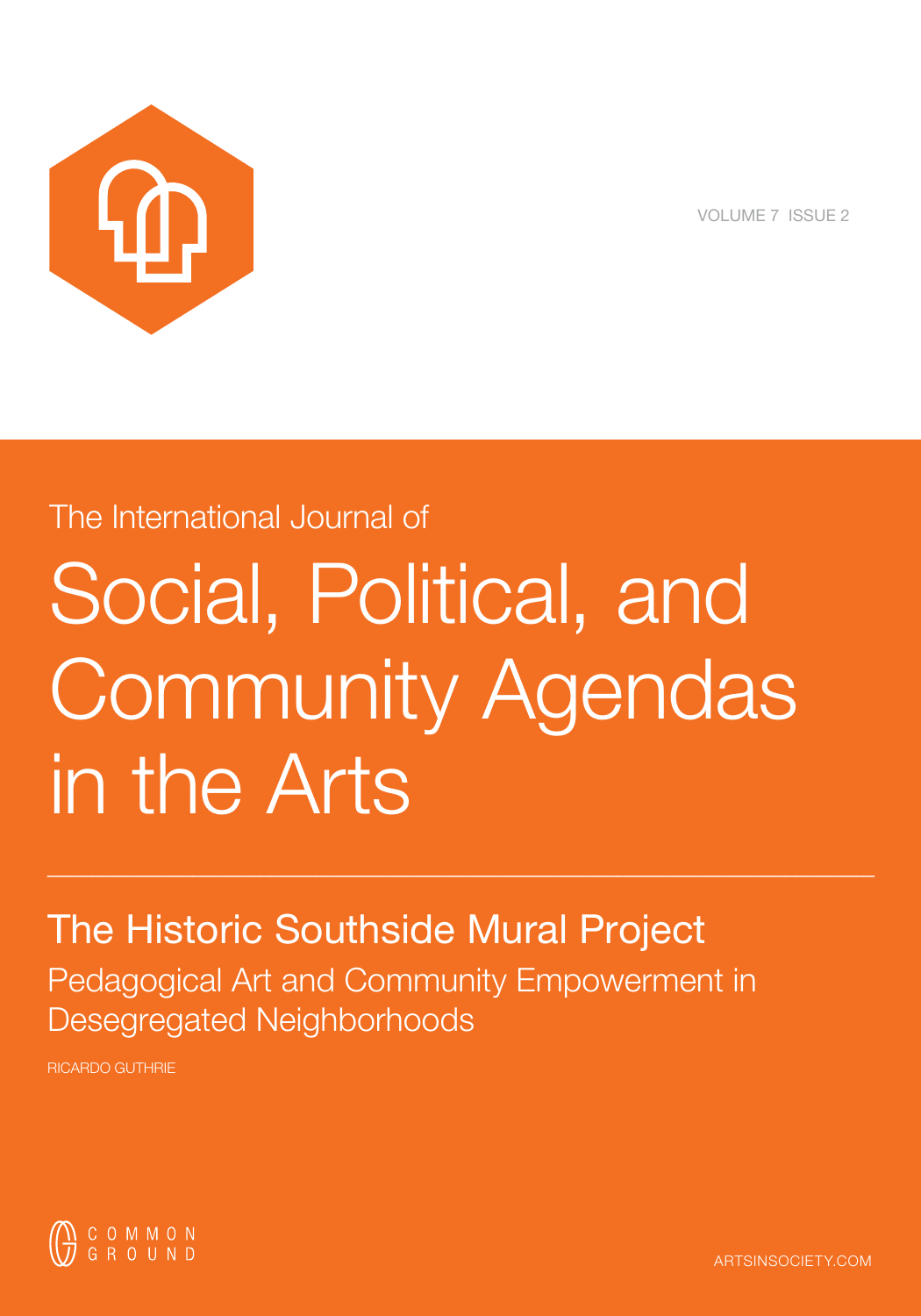THE INTERNATIONAL JOURNAL OF SOCIAL, POLITICAL, AND COMMUNITY AGENDAS IN THE ARTS www.artsinsociety.com

First published in 2013 in Champaign, Illinois, USA by Common Ground Publishing LLC www.commongroundpublishing.com

ISSN: 2326-9960

© 2013 (individual papers), the author(s) © 2013 (selection and editorial matter) Common Ground

All rights reserved. Apart from fair dealing for the purposes of study, research, criticism or review as permitted under the applicable copyright legislation, no part of this work may be reproduced by any process without written permission from the publisher. For permissions and other inquiries, please contact cg‐support@commongroundpublishing.com.

*The International Journal of Social, Political, and Community Agendas in the Arts*is peer-reviewed, supported by rigorous processes of criterionreferenced article ranking and qualitative commentary, ensuring that only intellectual work of the greatest substance and highest significance is published.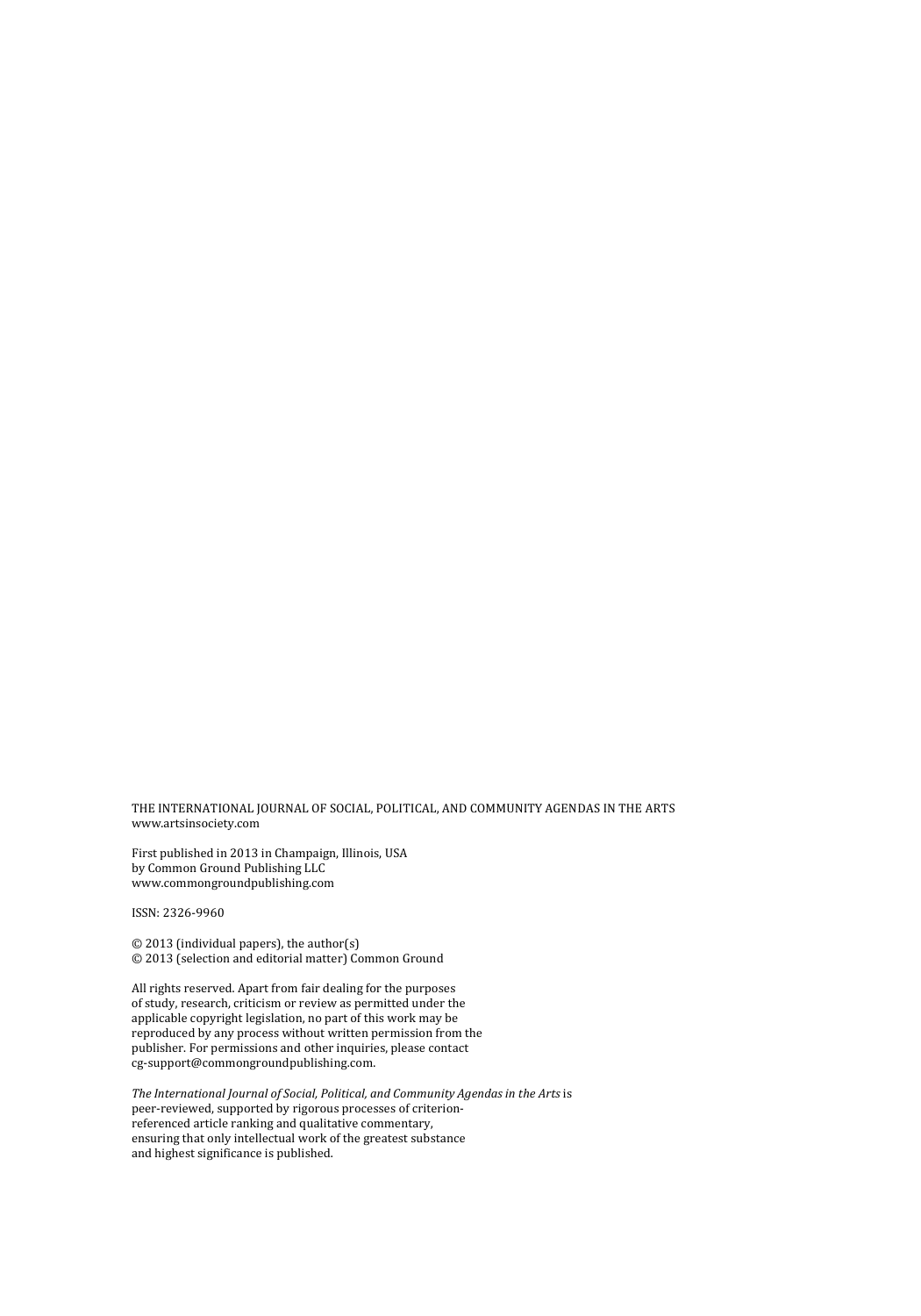# **The Historic Southside Mural Project: Pedagogical Art and Community Empowerment in Desegregated Neighborhoods**

Ricardo Guthrie, Northern Arizona University, USA

*Abstract: Working in collaboration with the Southside Community Association in Flagstaff, Arizona, an Ethnic Studies scholar/artist designed and produced a mural on the exterior of the Murdoch Community Center—located on the site of the segregated Paul Laurence Dunbar School. The mural depicts community leaders from the segregation era, as well as iconic buildings, multi-ethnic faces, and other images reflecting the racial and ethnic diversity which has historically typified the "south side" of the tracks—below Flagstaff's Route 66—in which African Americans and Mexicano/Latinos/as were segregated in separate housing, schools and churches from the early 1920s to the 1950s. This article assesses how the Murdoch Mural Project embodies the nexus between academic research and community development. It suggests how Ethnic Studies (and multidisciplinary programs incorporating African American Studies, Chicano/Latino/a Studies, Native American Studies, and Asian American Studies) represent an alternative, more productive, utilization of the academic enterprise, preparing scholar-activists, residents and organic intellectuals to leverage their history and culture for empowerment and sustainable communities. The lead researcher/artist relies on literature by Lipsitz, Freire, and Boal to analyze knowledge practices reflected in the mural project and in the community associations mobilized to restore the Southside's legacy.*

*Keywords: Ethnic Studies Pedagogy, Blacks in Arizona, Community Murals*

his paper analyzes how a community mural project in Flagstaff, Arizona's segregated Black and Mexicano/Latino/a neighborhoods embodies empowerment strategies linking Ethnic Studies research and art for community change. It suggests theoretical and This paper analyzes how a community mural project in Flagstaff, Arizona's segregated Black and Mexicano/Latino/a neighborhoods embodies empowerment strategies linking Ethnic Studies research and art for community change. I empower communities of color, and explains one case study for doing so during economic and political retrenchment.

The history and legacy of community art projects in America is long and well-documented (McElvaine 1984; Dunitz 1994/95; Mosher 2004; Weissman and Braun-Reinitz 2005; Stevens and Fogel 2010; Patterson 2010; Schrank 2010). Most notably, the Works Progress Administration (WPA) Federal Art Project of the 1930s and 1940s resulted in the creation of thousands of murals across the land, reflecting the determination of local communities and artists to join together to tell their stories of hardship and success. More often than not, these mural projects exemplified the spirit of social change and activist artistic visions that mirrored the movements of the day.<sup>[1](#page-14-0)</sup> Borrowing stylistic elements from Mexican muralists such as Rivera, Orozco, and Siquieros, many American muralists during the post-World War II years were heralded for their socially conscious art (Lee 1999; Indych-Lopez 2009). The WPA Federal Art Project provided a foundation for public art while employing artists to help resurrect local and regional economies. Many of the projects reflected the pride and local histories of various regions, and evinced a "social realist" approach to recognize the power of common folk to control their destinies. The Mexican muralists—"Los tres grandes"—had a political and artistic vision that American audiences and artists sought to emulate. Even avowed communists such as Diego Rivera, however, had to adapt their vision to develop artwork for American cities—not without controversy, however, as the debacle at Rockefeller Center will attest. Rivera's anticapitalist mural (*Man at the Crossroads*) was removed, but in doing so, contributed to Rivera's notoriety and prestige as an artist with social vision. Social visionary artists continued to

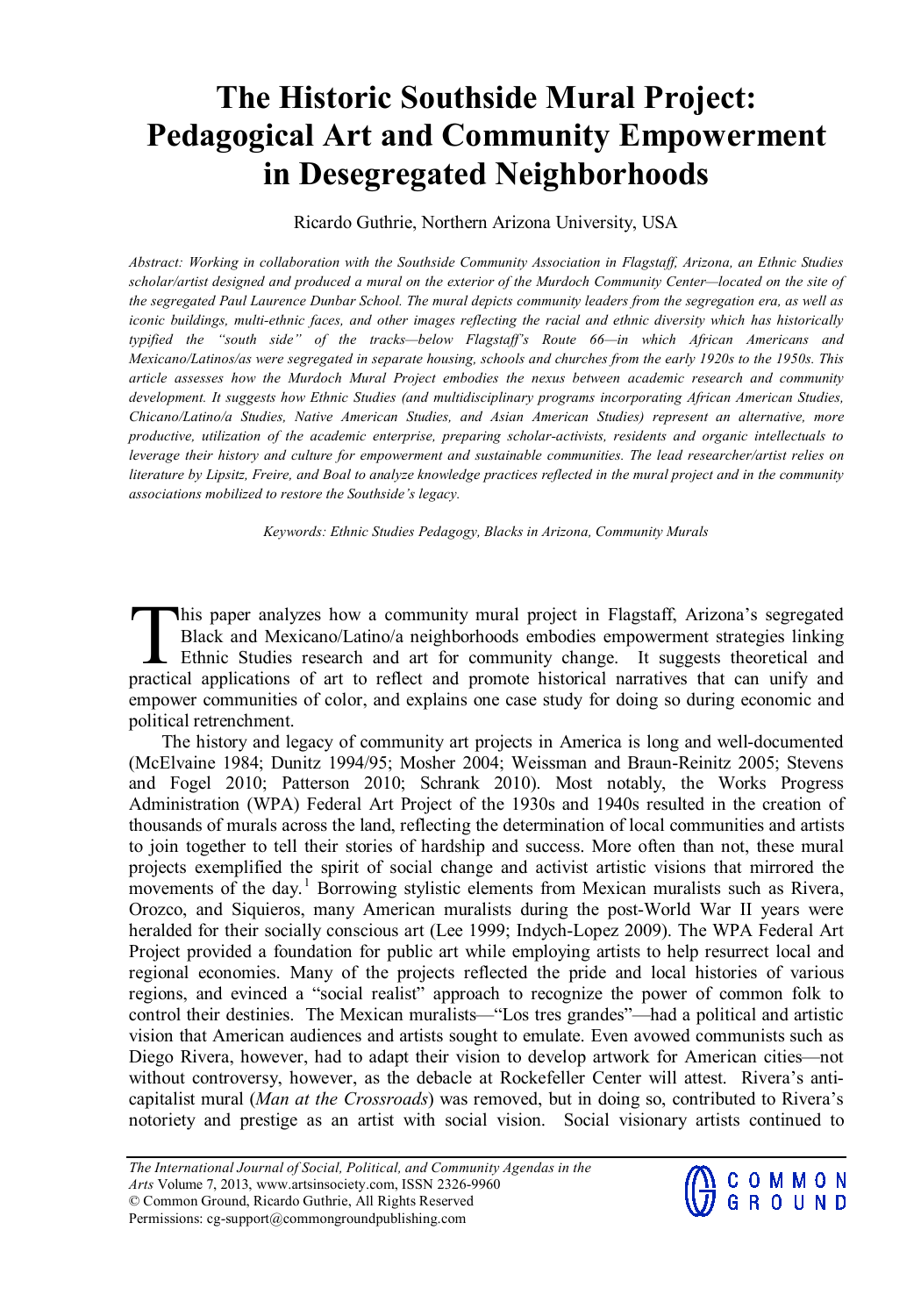produce community murals after World War II, and well into the 1960s and 1970s, but the new wave of artists explicitly addressed racial and ethnic pride in urban centers which had been decimated by urban renewal programs, rebellions, disinvestment and "white flight." During the 1960s and throughout the 1980s, federal initiatives continued to support forms of art and community engagement—and state and city administrations followed suit by developing programs to reduce neighborhood blight, provide jobs, combat graffiti and youth violence, or to combine cultural enrichment with community development (Rice 1999; Pounds 2005; Scher 2007).

Along with the development of artist projects designed to spur redevelopment efforts, or to attract investment and bring new residents back to the urban core, many cities branched out into youth services programs, anti-graffiti projects, and counseling, jobs training, and intervention activities. Three of the biggest programs occurred in Philadelphia, New York and Chicago cities with large African American populations and historic communities which have been devastated by economic crises and social disinvestment of the last 30 years. Art works, it seems, to not only attract investment and renewed interest in the inner city, but it can also be used successfully to strengthen existing racial and ethnic populations who have suffered the most from institutional racism, segregation, police brutality, poor schools and lack of jobs. Clearly, putting up pretty pictures is not enough; creating art projects as forms of social intervention, however, has proven to be a viable alternative in many instances. A growing field of study now considers the merger of city planning, cultural enrichment and social services as levers for revitalizing urban centers across the nation—leaving communities of color intact and in control of redevelopment activities (Dunitz 1995; Mosher 2004; Rice 1999; Scher 2007).

Although many of these efforts resulted in scores of murals and public art, economic downturns have gutted programs and left neighborhoods in degraded conditions—particularly those communities which were formerly segregated and which still contain high populations of racial and ethnic minorities. In these areas community activists, neighborhood developers, artists and educators have labored to raise "cultural capital" by elevating the history and culture of African Americans, Native Americans, Chicano/Latino/a Americans and Asian Americans many groups which have remained underrepresented in community redevelopment projects.

In Flagstaff, Arizona, the cycle of economic distress, declining federal and state development funds, and lingering effects of racial discrimination are still in evidence, but there are indications that the story is being turned around. Using Ethnic Studies<sup>[2](#page-14-2)</sup> faculty and staff, and ethnographic methodologies created in the Ethnic Studies Program at Northern Arizona University, a small neighborhood group (based at a community center located on the site of a formerly segregated school) sponsored a research assessment team and financed the creation of a community mural which could highlight "history, painted on walls" of the African American community. This is the story of how Ethnic Studies pedagogy (the use of oral history methods, historical analysis told from the perspective of racial subgroups, and faculty and student involvement in community service and enrichment projects) was implemented through public art and community research to create an historic mural reflecting the "hidden" contributions of African Americans to the development of Flagstaff and the Southwest.

This story is important, not because it romanticizes the period of racial segregation, but because it explains how the poorest neighborhoods provided the richest approaches to building racial unity, achievement, and success in the city of Flagstaff. Secondly, the story explains the necessity for utilizing the scholarly-activist approach of Ethnic Studies: to provide academic research methods to underserved populations, using community service and public art to energize and educate the entire community (Sleeter 2011, viii). In this article I describe a research-action pedagogy (Ethnic Studies) which is currently under attack in Arizona. I explain how Ethnic Studies and public art can reveal the contributions, stories, and successes of Blacks and other racial groups which have been ignored or understated in the official history of Flagstaff and the state (Friederici 2010; Cline 1994).<sup>[3](#page-14-1)</sup> This story reflects the merger of Ethnic Studies and community art—it represents a departure from other approaches to public art, because it reflects subjugated knowledge practices (Collins 2000) of the disenfranchised and disempowered. Ethnic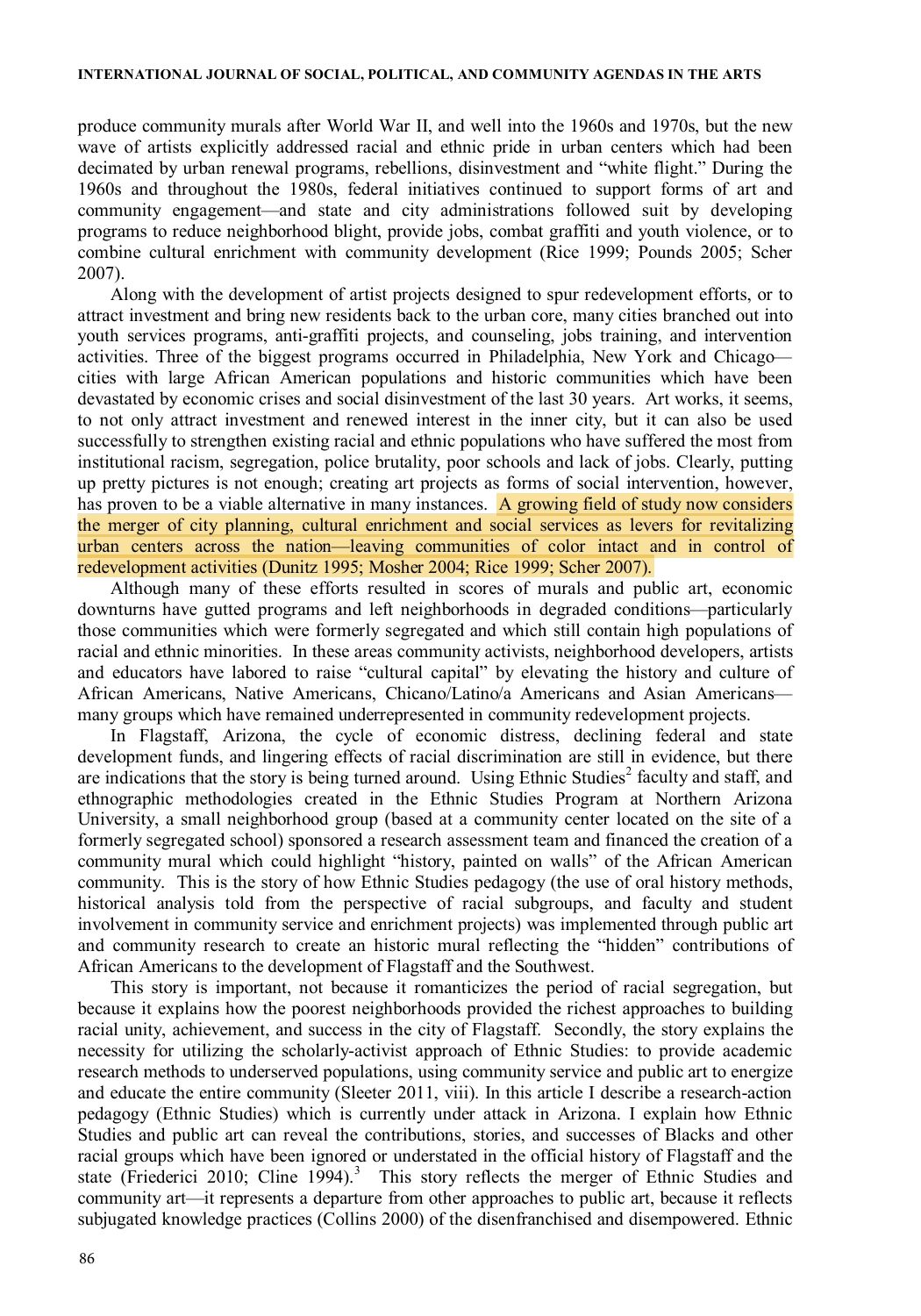Studies, in this instance, represents an avenue for empowering residents through public art expressions such as the Historic Southside Mural.

In the following sections, I will explain the theoretical and methodological approach of the project; provide background on the segregated communities in Flagstaff; examine the demographics of racial diversity, impoverishment and the legacy of Jim Crow segregation; and, finally, explain the significance of merging Ethnic Studies pedagogy and community art as a research practice. This is not so much an historical review of community art, but, rather, an examination of educational art and "reverse ethnographies" (Diawara 1995) that can empower communities of color $<sup>4</sup>$  $<sup>4</sup>$  $<sup>4</sup>$ </sup>

## **Theoretical Considerations**

In my classroom, and in this project, I rely upon the writings of George Lipsitz (2011) primarily, and also Augusto Boal (1985) and Paulo Freire (1970). These scholar-activists all theorize methods by which communities facing oppression can re-define themselves and, through praxis, re-imagination, and use of arts and popular culture, begin to transform themselves and society at large. Boal and Freire are primarily concerned with educational pedagogy and extending the classroom into the real world, using theater and literacy training to energize racialized communities who may have been denied access to formal education. Lipsitz's approach, in comparison, describes methods for such communities to restore a spatial imaginary supporting racial identity and cultural history:

People who do not control physical places often construct discursive spaces as sites of agency, affiliation, and imagination. One of the most important yet least known dimensions of Black expressive culture is its consistent preoccupation with place and power. Both canonized works of art and a variety of vernacular expressive practices in Black communities speak to the spatial aspects of racial identity. (2011, 60)

Lipsitz suggests that the development of modern urban life in America was premised on excluding African Americans and other peoples of color from the major goods and resources of the city: housing was segregated, access to better schools was limited, choice of jobs and health care were similarly circumscribed, for most of the twentieth century. Even after the US Supreme Court 1954 *Brown* decision called for an end to segregated schools, federal and state institutions continued to separate society along color lines—such that segregation remains as entrenched as ever (Ogletree 2004). Lipsitz posits, however, that African Americans created "expressive culture" and professional endeavors under their control (Black professional associations, social clubs, unions, businesses, restaurants, benevolent societies, etc.) in order to challenge racial discrimination—often using music, art, sports, and popular culture to define a sense of self-worth and Black empowerment:

These works of expressive culture function as repositories of collective memory, sources of moral instruction, and mechanisms for transforming places and calling communities into being through display, dialogue, and decoration. Like activists, artists committed to Black freedom proceed by promoting new understandings of the scale, scope and stakes of place and space, by burrowing in, branching out, and building up. (2011, 60)

Furthermore, Lipsitz suggests that alternative educational models such as Black Studies and Ethnic Studies are needed to properly capture and reflect the existence of alternative spatial "imaginaries" to counter "white" domination and control of institutional resources. Where segregated spaces were created to exclude, degrade and demean, African Americans transformed those limited spaces into "places" of opportunity, enterprise, opposition, recreation, or artistic expression. From Lipsitz's perspective, learning about how Blacks turned opposition into opportunity—or "segregation into congregation"—might help modern-day policy planners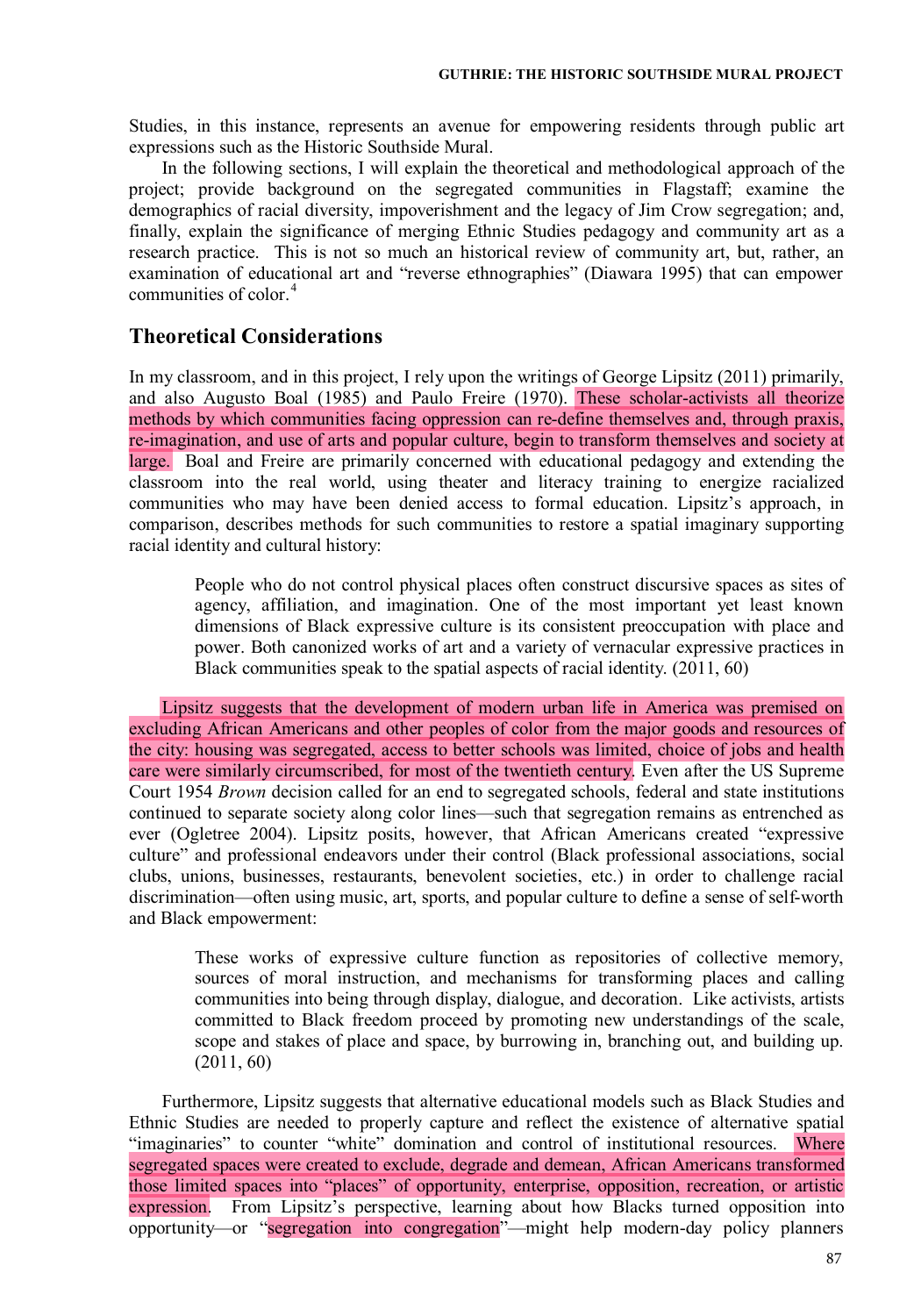design better cities and social engagement. For faculty and students engaged in community research and service at a majority white university such as Northern Arizona University (NAU), training in the history and culture of African Americans under Jim Crow segregation might be an essential tool in preparing them for living and working in a diverse society.

I tested my theoretical approach—to combine Ethnic Studies instruction and an active fieldwork experience in the community—in 2010 and 2011 while teaching two courses in "Race, Space and Segregation," using Flagstaff as a case study. Students were instructed to use oral history, analyze demographics, and examine media to create history games depicting Flagstaff's segregated communities from Jim Crow to the present. During this time, other NAU faculty and staff worked with community assessment teams to interview residents and compile information about the declining status of housing, income, jobs, education, and health care in the most diverse neighborhoods of the city. The 2009 *Southside Community Assessment Report*, created by a "Rapid Assessment, Response, and Evaluation" (RARE) fieldwork team led by NAU anthropologist Miguel Vasquez, provided up-to-date information that suggested the impact of segregation had not lessened over the years (Trotter and Needle, et al. 2001).

This irony—that the most diverse neighborhoods had experienced the highest levels of decline since the beginning of desegregation and the Civil Rights Movement—provides a backdrop for understanding why Ethnic Studies pedagogy was necessary to educate students, faculty, and residents on the continuing legacy of Jim Crow. The mural project was begun, in part, to bring to light the history that was left untold. Following Lipsitz's premise that spatial imaginaries help communities bring their stories to life—and advancing Boal and Freire's "praxis" of bringing residents together to talk about their lives—the mural embodies three hypotheses: 1) That the history and culture of African Americans in the Southside is reflective of success in the face of systemic discrimination; 2) That placing images and icons on a visual space situated on the building site of a formerly segregated school resurrects historical memories and provides new meaning to the community; and 3) Teaching students and newcomers about the history of struggle and change may provide opportunities to redeem and rebuild community for the present and future. The next section describes the creation of the mural and the reactions of the community to it.

# **The Historic Southside Mural Project Comes to Life**

In the summer of 2011, the "Historic Southside Mural" was created on the wall of the Murdoch Community Center—the site of the Dunbar School, a formerly segregated elementary school named after African American poet Paul Laurence Dunbar. Standing on a 20-foot ladder, propped against the outer wall of the Murdoch Center, I was completing a portrait of a resident, Joan Dorsey, one of the first Black flight attendants hired by a major airline, when I heard a comment by a person walking by: "You have the *wrong* people on that wall!" I stopped painting, and asked the person, who was now walking past me: "Well, tell me who are the *right* people who belong on the wall?"… but the person said nothing, and continued walking up the street.

The exchange reminded me that community art can tell powerful stories which remind residents of their history and heritage, but it can also evoke lingering injuries of race, class, and culture which may not have been healed by the passage of time. The historic Southside mural was designed to reflect the powerful heritage of Blacks, Chicano/Latino/as, and Native Americans who came to Flagstaff in the early-to mid-1900s to work on the railroads, in the restaurants, and in the lumber industry, and who faced racial exclusion and segregation. Rather than succumbing to oppression, the residents who were forced to live "south of Route 66" transformed the most diverse neighborhoods of the city—in the words of Lipsitz—into "wonderfully festive and celebratory spaces of mutuality, community, and solidarity…" (2011, 51).

It is these aspects—"celebratory spaces of mutuality, community, and solidarity"—that the mural reflects in the portraits of community leaders, lumber mill workers, icons and images of segregated churches, tourist homes, and Jim Crow schools for Blacks, Latinos and Native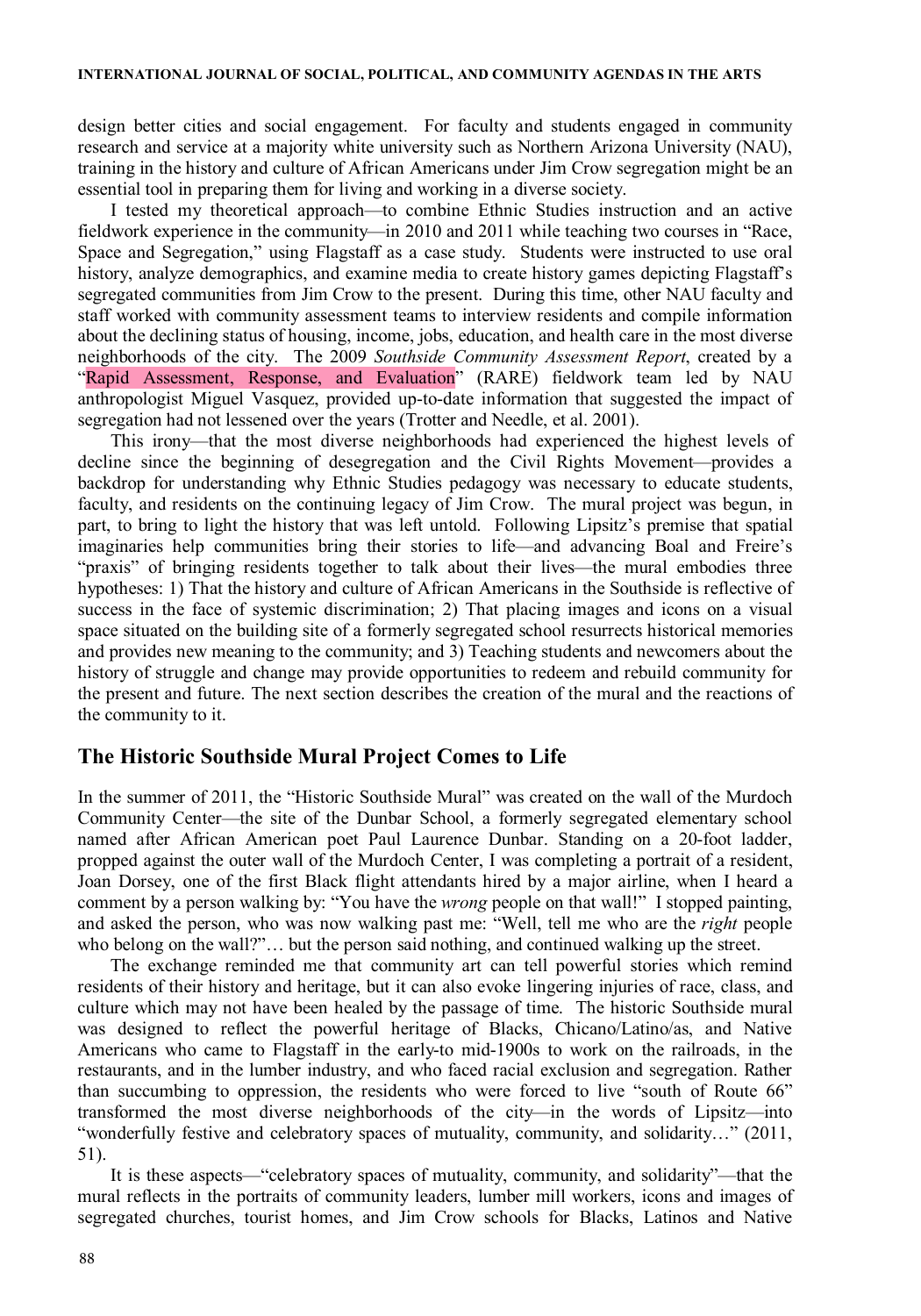Americans. The passerby objected to seeing African Americans on the wall, and instead wanted to see Latinos—such as his uncle, whom he said once lived near the community center. I urged him to provide more details about his uncle, and his contributions to the Southside, but the person never stopped to share his knowledge or information.

Other residents, however, enthusiastically commented on the mural's creation, and offered assistance and support throughout the summer. Discussion over the impact of the mural on the city was debated on the pages of the local paper, *The Arizona Daily Sun*, and on its website which posted photos of the mural in progress, along with comments from residents. Most were intrigued by the images of Flagstaff's African American leaders—some famous, such as Wilson Riles, the first Black elected to major office in California; and others, such as octogenarian Katherine Hickman, locally famed for her service to the community. A few complained that city funds might be better served on projects not involved in the arts, but most concurred with the *Daily Sun* editorial, that the "Mural was colorful," inspiring and represented a necessary telling of the history of segregation:

We were impressed by the enthusiasm for the new Southside mural. It's inspirational and colorful, certainly the two major tests for a successful mural.

Some question why only blacks are being honored in a multicultural neighborhood. But the location is the old Dunbar School (now the Murdoch Community Center), which segregated this community's black children for decades. One of the mural's honorees, Wilson Riles, led the campaign to desegregate it even before Brown vs. Board of Education in 1954.

Whether you like the painting style of the mural is secondary to how it tells its story and upholds the spirit of its setting, which this mural does very well. (*Arizona Daily Sun* August 12, 2011, A-5)

At NAU, faculty, staff and students marveled as the mural progressed from June to September. When they returned to classes in the fall, many commented on their interest in seeing the daily changes that they could observe as they drove past. Many students and residents stopped by to chat, or to volunteer their services. Over the summer, a class of middle-school students studying at a "Freedom School" at the Murdoch Center took turns painting, and pledged to see that no one "tagged" or defaced the mural after it was finished. All these developments reflected the interest and impact of seeing local Black history highlighted in a graphic manner, in the city's historic Southside—an area that had previously reflected little or no historical markers or images depicting African Americans.

#### **Ethnic Studies and Community Research Practices**

I am a professor of Ethnic Studies, employed by NAU—the third largest public university in Arizona—and I utilize my faculty position to teach the history and culture of Blacks, Latinos, Native Americans and Asian Americans on a campus with 25,000 students, in this southwestern US city populated by 60,000 residents. Because Flagstaff is actually a small town with a large university housed within it, I draw connections between community dynamics and the pedagogy of race and ethnic studies by creating community projects. In 2010 and 2011, students analyzed oral histories of African American "pioneers" from the World War II era and created history games based on those ethnographies. In 2011, many students, faculty and residents helped paint the mural at the Murdoch Center. I explained that these projects were not "service" activities, but efforts to include newcomers and residents in actions that could create common ground within the neighborhoods of the Southside.

Working in collaboration with the Southside Community Association, I directed artists and community residents to produce a mural that reflected the collective memory of people of color, whose contributions were largely unknown to the general public. Traditional public arts projects might recruit artists to compete for limited funds, and then receive a grant based on their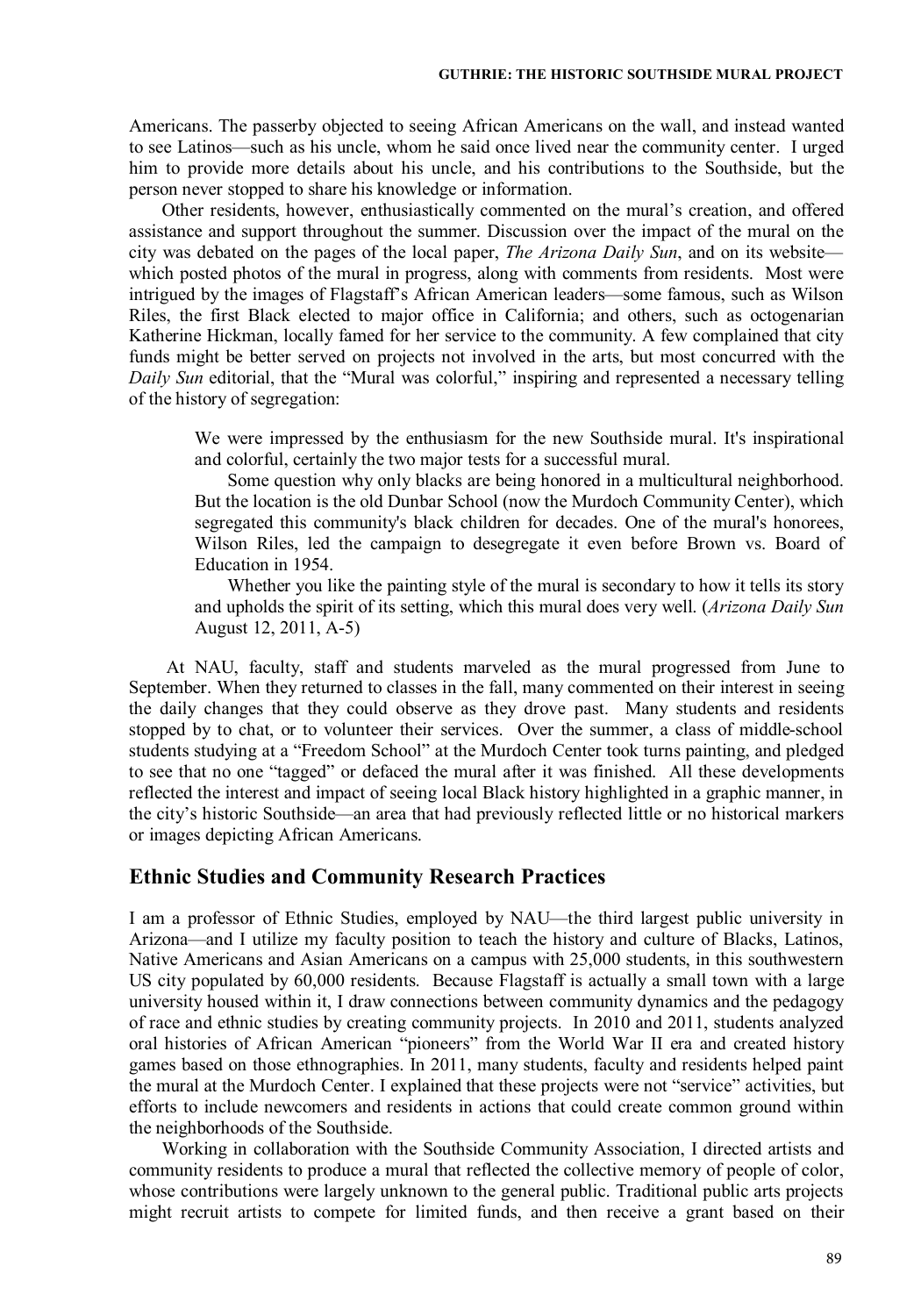individual design before creating the mural or public art project. The Murdoch Center, however, envisioned the mural project as a "community building" exercise—in line with its RARE assessment team's report which called for community-engaged activities, signage, historical markers, and a mural depicting the Southside as a cultural destination, rather than merely a neighborhood passage to the more lucrative Downtown and Route 66 historic sites (*Southside Community Assessment* 2009, 28-29).

The mural at the Murdoch Center depicts community leaders from the segregation era, as well as iconic buildings, multi-ethnic faces, and other images reflecting the racial and ethnic diversity that has historically typified the "south side" of the railroad tracks. Despite the formal end of legal segregation, or "Jim Crow/American apartheid" (Massey and Denton 1993) $\frac{5}{3}$  $\frac{5}{3}$  $\frac{5}{3}$  in the 1950s and 1960s, more African Americans, Mexicano/Latino/as, and Native Americans live in the Southside compared to other parts of the city, and the Southside has more poverty and declining housing than any other part of the city (See Table 1 and 2). In the following tables, the Southside is divided into three different areas: Southside, Plaza Vieja, and Pine Knoll/Brannen Homes—conforming to the pattern of settlement that brought African Americans from Texas, Louisiana, Mississippi, and Alabama to work in the lumber mills and build homes in the "George Washington Carver" section of the city, which became known as Southside. Plaza Vieja (Old Town) was largely settled by Mexicano, Hispanic (Basque sheepherders from Spain), and Native American workers; and Pine Knoll/Brannen Homes was built to accommodate the growing African American population, just south of the lumber mills. "Sunnyside," which is located north of the railroad tracks, is also racially and ethnically diverse, but this is a relatively recent development, based on the influx of Mexicano workers, Native Americans and others who were dispersed from the Southside as *de facto* segregation gradually ended in the 1960s and 1970s. Sunnyside is included in the Table below for comparison to the "Southside" demographics.

| Neighborhood                               | Pct. Low-Mod.<br><b>Income Persons</b> | Median<br>Income | Median<br><b>Home Value</b> | Pop.  | No. of<br><b>Households</b> |
|--------------------------------------------|----------------------------------------|------------------|-----------------------------|-------|-----------------------------|
| Sunnyside                                  | 63%                                    | \$20,554         | \$56,733                    | 4,506 | 1,491                       |
| Southside                                  | 81%                                    | \$10,981         | \$64,050                    | 1,611 | 671                         |
| Southside<br>(Plaza Vieja)                 | 83%                                    | \$13,176         | \$63,300                    | 3,006 | 574                         |
| Southside (Pine)<br>Knoll/Brannen<br>Hms.) | 87%                                    | \$15,296         | \$50,600                    | 895   | 347                         |
| <b>FLAGSTAFF</b>                           | 38%                                    | \$28,382         | \$90,300                    | ---   | ---                         |

Table 1: City of Flagstaff Low Income Concentrations

*Source*: 1990 US Census, in *Flagstaff 2020. Community Profile*. Flagstaff, AZ (1996): 39.

| Table 2: City of Flagstaff Race/Ethnicity Concentrations |  |  |  |
|----------------------------------------------------------|--|--|--|
|                                                          |  |  |  |

|                 | Sunnyside     | <b>Southside</b> | Plaza Vieja<br>(Southside) | <b>Pine Knoll</b><br>(Southside) | <b>FLAGSTAFF</b> |
|-----------------|---------------|------------------|----------------------------|----------------------------------|------------------|
| Race/Ethnicity  | $\frac{6}{6}$ | $\frac{0}{0}$    | $\frac{6}{9}$              | $\frac{6}{6}$                    | $\frac{0}{0}$    |
|                 | #             | #                | #                          | #                                | #                |
| White           | 44%           | 72%              | 67%                        | 53%                              | 79%              |
|                 | 2,067         | 1,466            | 873                        | 337                              | 41,477           |
| African         | $2.4\%$       | $7.2\%$          | 5%                         | 136 21%                          | $2\%$            |
| American        | 115           | 147              | 61                         |                                  | 1,079            |
| <b>Native</b>   | 21%           | 5%               | 13%                        | 154 24%                          | 8.3%             |
| American        | 976           | 101              | 166                        |                                  | 4.371            |
| Hispanic/Latino | 38%           | 25%              | 23%                        | 22%                              | 16.4%            |
|                 | 1,805         | 499              | 296                        | 139                              | 8,657            |
| Other           | 32%           | 285              | 13%                        | $1.2\%$                          | 8.5%             |
|                 | 1,509         | 14%              | 173                        | 8                                | 4,516            |
| <b>TOTAL</b>    | 4.721         | 2.030            | 1.308                      | 642                              | 52,701           |

*Source*: Special Census, City of Flagstaff April 13, 1995, in *Flagstaff 2020. Community Profile*. Flagstaff, AZ (1996): 39.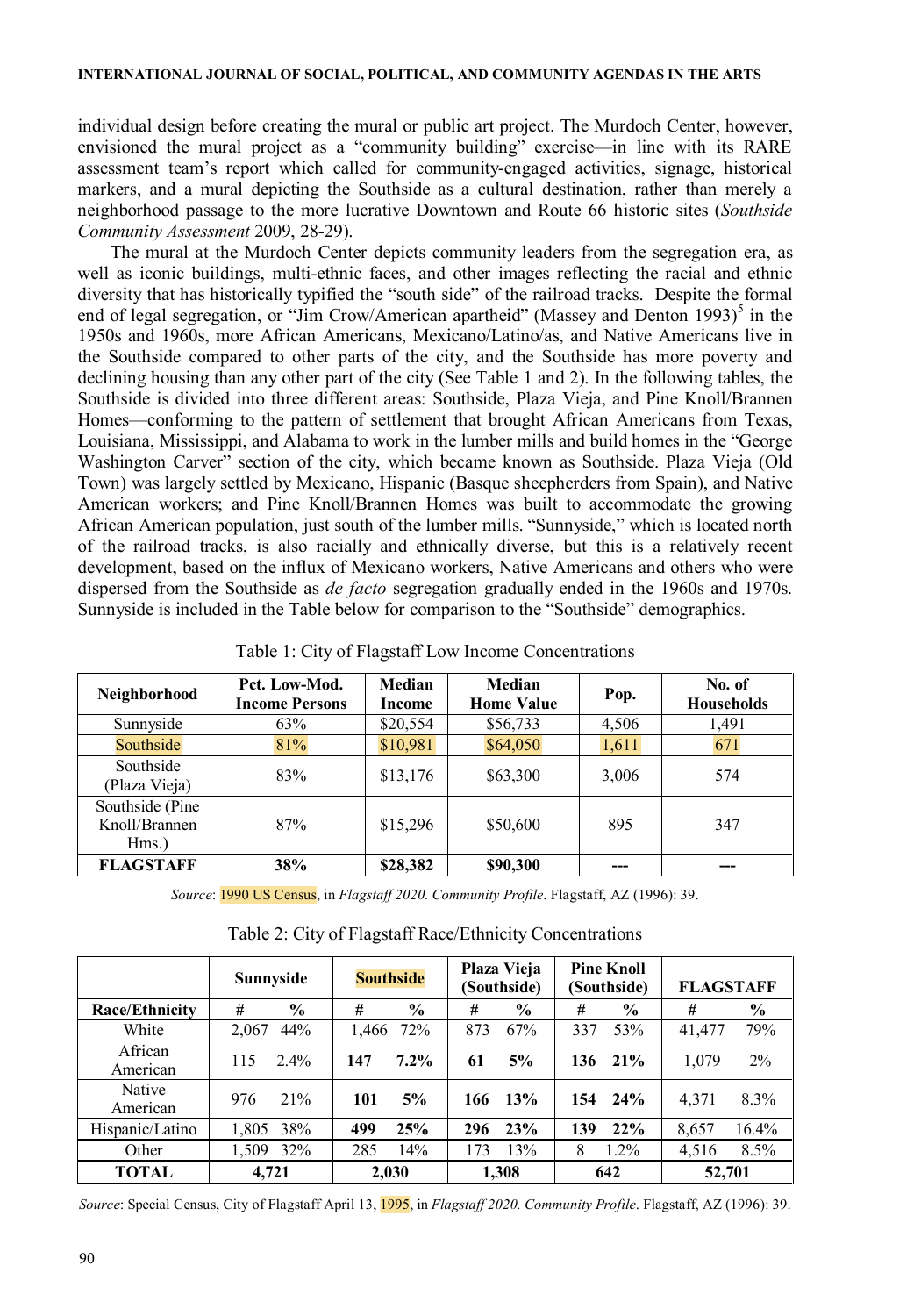These are the negative legacies of Jim Crow segregation, but they are not the only elements of the story: Southside is home to four Black churches, a beautiful Catholic church that was created by Mexican Americans, several historic buildings, and a history of residents who were leaders and accomplished professionals—such as the aforementioned public official, Wilson Riles, and Joan Dorsey, the flight attendant who broke the color line in the airline industry.

My purpose in explaining the history of segregation in the Southside is to contextualize how the Murdoch Mural Project represents a unique nexus between higher education pedagogy through Ethnic Studies, and community building, through a community association that is not primarily focused on traditional development issues. I suggest that Ethnic Studies (and multidisciplinary programs using Black Studies, Chicano/Latino/a Studies, Native American Studies, and Asian American Studies) represent an alternative, more productive, utilization of the academic enterprise, preparing scholar-activists, residents and organic intellectuals to leverage their history and culture for empowerment and sustainable communities. The mural art project demonstrates how art can serve as a bridge between campus and community, and between residents who have various stories that are not part of the "official" history but which are still significant. What is new or unique about this approach is that it is occurring during a period of extreme financial turmoil and racial conflict in Arizona; using a public mural to bring together different racial and ethnic groups is a sign and a symbol of possible racial harmony—and it is occurring under the leadership of racial and ethnic minorities in a state that has promoted legislation (SB 1070, passed in 2010) designed to exclude and criminalize residents using racial profiling.<sup>[6](#page-14-6)</sup>

In Flagstaff's Southside, the process of creating a mural, based on community assessments and active engagement, has laid the foundation, hopefully, for sustainable development in a neighborhood which faces almost certain gentrification and urban renewal which may improve housing, provide new jobs, and better life conditions for residents—but it is uncertain whether the rich legacy, diversity and heritage of Blacks, Latinos and Native Americans can survive the push to redevelop the community. According to observers, one such redevelopment project to divert the flow of the Rio de Flag—which runs through the Southside—may drive up property values in the area, leading to land speculation, higher taxes and gentrification (Holub 2002).

The presence of historic Black and Mexicano churches, buildings and a formerly segregated school, are powerful reminders of the Southside's legacy to longtime residents. For those who are new to the community—particularly students and professionals nostalgic for "Route 66" and Flagstaff's small-town environment—the mural project is a necessary step in resurrecting lesserknown narratives of segregation, congregation and resistance. The expressive culture found in the stories told by longtime residents is encapsulated in the figures in the mural. Creating public art on the site of the former Dunbar School allows residents to recapture and reconfigure space that acknowledges their presence.

#### **The History of Southside as a Rich "Discursive Space"**

What is the Southside of Flagstaff, and why is it the most diverse—yet the poorest neighborhood in the city? Many residents and historians tell different stories about how the Southside became a city within a city during the mid-twentieth century. The main narrative tells of pioneers, lumberjacks, railroad workers and service workers who came to Flagstaff to escape the South and to seek fortune in an area in which jobs—and independence—were more plentiful *(SouthSide Soul Stories* 2012). According to Coral Evans, a city councilor and niece of Joan Dorsey, many Black southerners such as her grandparents moved to Flagstaff for plentiful jobs. She says that special trains and buses brought African American workers to Flagstaff to cut timber and to work in relative freedom in the lumber mills. Her family chronicle reflects that, indeed, many Blacks did pack up and came to Flagstaff on trains, to join family members, leaving behind more odious forms of racial discrimination. In Flagstaff, however, they discovered they could only settle south of the railroad tracks—which separated the downtown section from the relatively undeveloped Southside, close to the sawmill, and work. Mexican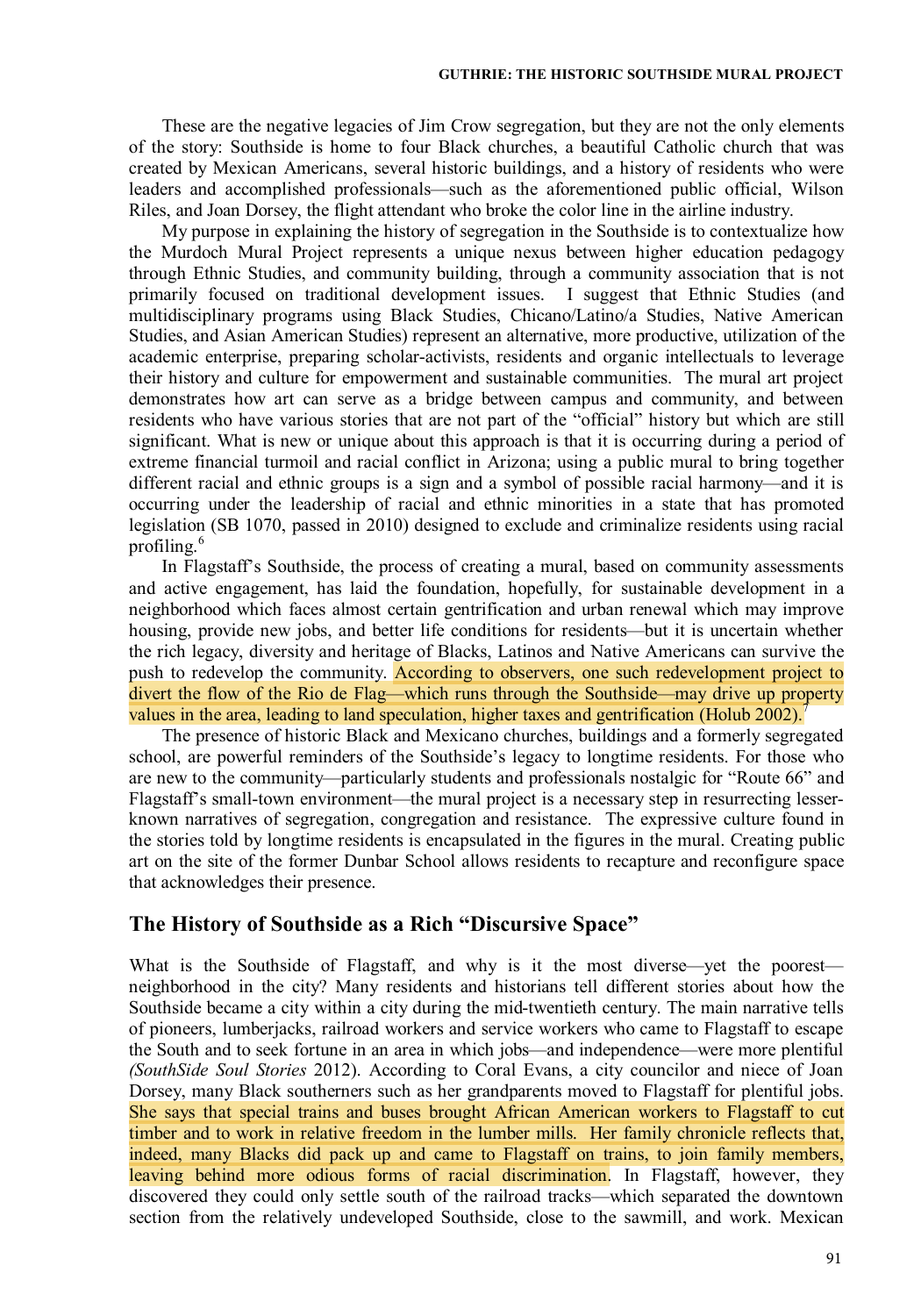workers faced the same housing discrimination, but found work in integrated lumber mills populated by Blacks, Native Americans, Whites, and Hispanics (C.J. Evans, pers. comm.).

Flagstaff, located in Northern Arizona near the Grand Canyon, was founded in 1882—thirty years before Arizona statehood—by railroad companies, pioneers, sheepherders and hunters who settled on land taken from the Navajo, or Diné, people. There are 13 Native American tribes which still visit the area, to commune on the Sacred Peaks which rise from 7,000 to 12,000 feet high, and which provide a spiritual home for Diné and Native American healers, as well as snow, water, timber, and recreation to the area. Flagstaff is a key tourist stop along historic Route 66, which is the main road through the city (Cline 1994; Paradis 2003; Friederici 2010). But Southside itself was once a major tourist attraction, as the original path of "Route 66" passed through these neighborhoods, populated by diverse residents and workers, and vibrant nightclubs, restaurants, entertainment, musical establishments, motels and the "red light" district (*SouthSide Soul Stories* 2012; Vincent Richie, pers. Comm.).

The Southside is still the most diverse area of the city, home to some 5,000 residents (not counting the NAU campus population), of whom 80 percent have low-to-moderate income; In comparison, Flagstaff overall has approximately 38 percent low-income residents. African Americans, Native Americans and Latinos in the Southside make up approximately 40 percent of the population, and in some neighborhoods within Southside, they total nearly 75 percent. Thus, the majority-minority neighborhoods are the poorest and the most segregated, more than 50 years after the end of formal segregation in Flagstaff (See Table 1 & 2).

But segregation in the mid-twentieth century did not always mean poverty—the residents worked in integrated work shifts at the lumber mills and cutting down pine trees in the woods; many built their own homes using cast-off lumber; others created churches, social clubs, and restaurants which attracted tourists from all over the city (V. Richie, pers. comm.). In other words, one of the most vibrant areas of the city was located south of the tracks—despite Jim Crow segregation.

But there's more to the story: Arizona had Jim Crow segregation laws that were similar to other parts of the country, but the state began to desegregate before the US Supreme Court outlawed Jim Crow. In February 1953, Phoenix desegregated its high school, due to a court case won by Black plaintiffs who had relocated there from Flagstaff. By July 1953, a second court case forced Phoenix to desegregate its elementary schools, and Flagstaff, led by Wilson Riles and Superintendent Sturgeon Cromer, voluntarily agreed to desegregate soon after—*before* the Supreme Court outlawed school segregation in May 1954 (Boone 2000; Whitaker 2000).<sup>[8](#page-14-7)</sup> Thus, Flagstaff and Southside represent a legacy that provided legal precedence for the *Brown* decision, even though the U.S. Supreme Court did not cite the Arizona cases—evidently because the schools had already desegregated on their own, and because the Arizona State Supreme Court had denied the school district's appeal.

The neighborhoods, however, were as segregated as ever. The Dunbar School was closed in June 1954, and Blacks were allowed to enroll at the formerly segregated, Mexicano and Native American dominated, South Beaver School—which was the nearest community school available to Southside residents. They also were allowed to attend schools north of the railroad tracks, but housing discrimination continued for many years afterwards (Paradis 2003).

Nowadays, the housing in Southside is falling into disrepair, because the neighborhoods are part of a major flood zone—which was created in the early-1900s when city fathers diverted the Rio de Flag river to reduce flooding north of Route 66 (Holub 2002). The flood zone makes it more expensive to purchase home insurance, to make repairs, and to build affordable housing but once the river is re-channeled to protect against floods, the land and housing in Southside will increase in value, and possibly lead to gentrification and removal of longtime residents who have doggedly held onto homes built by their parents and grandparents, but which are now in need of repair and renovation.

The Flagstaff City Council pledged to correct the river flow, and engineer a massive relocation project, estimated to cost \$2.3 million in 2000, but the project costs have ballooned since then, and federal funds have not matched cost estimates. Except for projects led by NAU,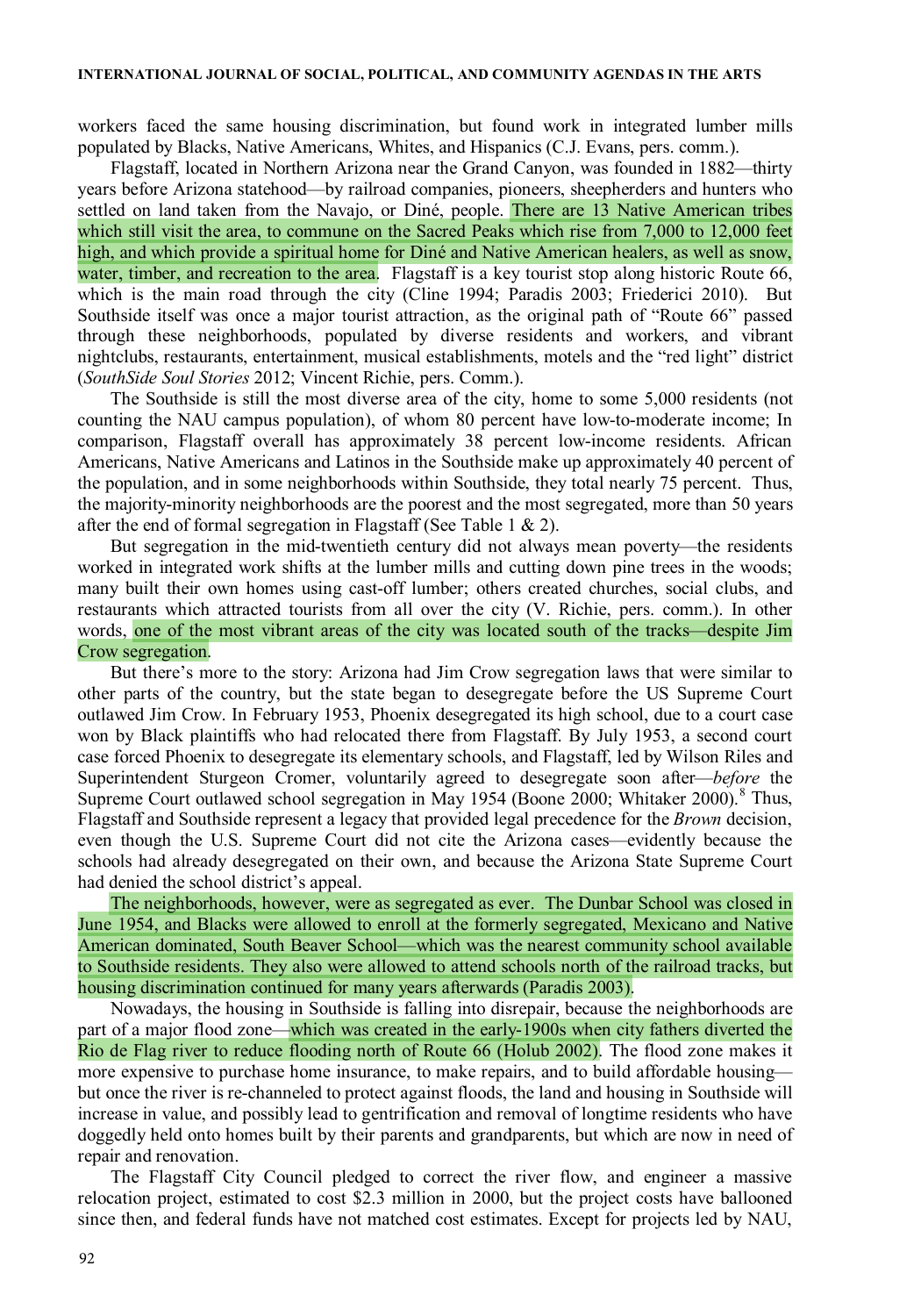and outside housing contractors, Southside development has remained at a standstill (Gaud 2002).

In light of the current economic and political environment, the work of the Southside Community Association (SCA) to clean up the neighborhood, enrich and educate the public about the history and culture within their midst, might seem to be too little, too late. The reaction to the mural and the SCA's assessment plan, however, has been overwhelming. NAU, the Arizona Community Foundation, a solar energy company, and local philanthropists have each contributed to ongoing programs within the Murdoch Center, using the mural as a "brand" for community engagement. The mural site has taken what was previously seen as a marginal, unremarkable building and infused it with new life and interest—not only by residents and passersby, but by visitors to the area.

With this history in mind, the next section explores the spatial "geography" of the mural design, and discusses the elements within it that reflect how residents turned racial "segregation into congregation," ethnic unity and diverse historiography.

# **Mural Geography: "History Painted on Walls"**

The structure and design of the mural's images and icons reflect the efforts to incorporate "race and place" into a visual communicative artifact. The mural painting is the distillation of many stories compiled over the years, and depicts some of the key leaders in the Dunbar School/Murdoch Community Center development.

The mural project emphasized residential input and community stories because the project itself was underfunded. The community assessment team collected suggestions for the neighborhood banners and the mural project, but it took another two years before funding could be secured. Even then, the \$5000 from the city's Beautification and Public Art Commission was not sufficient for hiring artists to bid for the job, and then bring the project to fruition. So, I volunteered to be the lead artist and creative designer to produce a mural that could also build community at the same time. The Flagstaff Cultural Partners matched the Beautification Commission funds and the Arizona Community Foundation funded administrative personnel to keep the project moving forward (*Southside Community Assessment* 2009).



Figure 1: "The Historic Southside Mural at the Murdoch Center," courtesy of R. Guthrie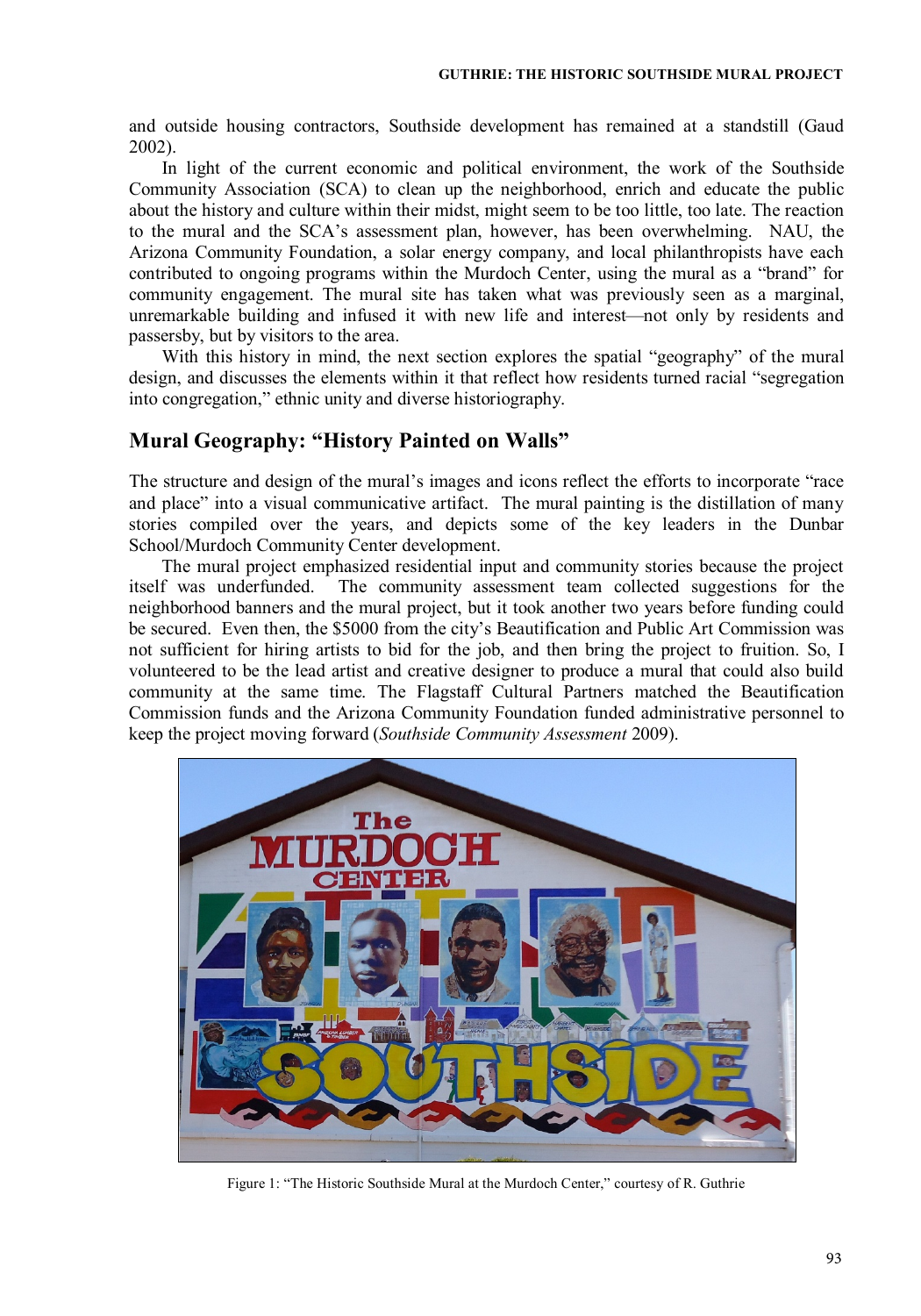The elements of the mural incorporated many of the suggestions from community residents, and allowed young and old to participate in the painting project itself. The project needed support and "buy-in" from residents, which was achieved by organizing community paint days, art exhibits, and workshops on the programs and history supported by the Murdoch Center.

The mural incorporates specific themes which scaffold a history of race and space, that could be painted and discussed by residents participating in the project. The goal was to create a mural design that could tell the story of pride and cultural enrichment, and represent a virtual tour of significant sites within Southside. The mural elements include the following (See Fig. 1):

- ! The design begins with the linking of multi-ethnic hands along the bottom of the mural (reflecting the continued racial diversity of the Southside).
- ! Above the hands, the "SOUTHSIDE" lettering is spray painted in outline to resemble elements of graffiti art found in most urban areas, but with a twist: to include faces of different ethnic groups smiling or waving.
- ! To the left of the SOUTHSIDE lettering is a portrait of an African American lumber mill worker, with the Sacred Peaks in the background (popularly known as the "San Francisco Peaks" by tourists, and "Dook 'oo'sliid" by the Navajo/Diné), and along the top of the SOUTHSIDE are eleven icons reflecting the historic sites which attracted residents and workers to Flagstaff. The BNSF (Burlington North/Santa Fe) railroad; Arizona Lumber and Timber (one of several lumber mills in the area); Our Lady of Guadalupe Church (which was built by hand by Mexicana women and men in the 1920s when they grew tired of being forced to the back of the main Catholic church during Mass); Northern Arizona University's "Old Main" building; the Basque Tourist Home (which includes one of the few remaining Spanish handball courts in the U.S. from the World War II era); four African American churches; and the two segregated elementary schools: Dunbar School and South Beaver School—both of which are now closed.
- The background colors reflect some of the color-coding from insurance maps from the 1900s, but also the colors of the rainbow.
- The five portraits at the top of the color map feature key leaders from the Dunbar School era—each of whom represent models for turning segregation into "congregation": Tilda Johnson (an inspiring Dunbar School teacher who went with students to South Beaver School after 1954), Paul Laurence Dunbar (a nationally renowned African American poet laureate for whom many schools were named during the early 1900s), Wilson Riles, Katherine Hickman (an eminent member of Harbert Chapel A.M.E. Church and a longtime preschool teacher and community leader), and Joan Dorsey. Mrs. Hickman and Ms. Dorsey are the only two who are still alive. The community center is named after Mrs. Cleo B. Murdoch, who was a longtime principal of the Dunbar school who recruited Wilson Riles to join the teaching profession—she passed away during the 1940s, and Riles became principal after her death.

The contributions of these figures are meant to exemplify the best that the city and the community have to offer, and to remind residents and tourists that the pioneers to the area reflected all races, colors and ethnicities. I believe, however, it is the only public site that acknowledges the contributions of African Americans to the city. Wilson Riles has a building named for him on NAU's campus, but most students today do not know his history, nor his leadership in desegregating Flagstaff (Riles 1[9](#page-14-9)84). So, the purpose of painting "history on walls" is to acknowledge what has passed, and raise examples of what citizens can do today, in the midst of economic challenges, racial division, and continued impoverishment of our cities.

#### **Pedagogy and Persistence**

Should art educate, inform, organize, influence, incite to action, or should it simply be an object of pleasure?

—Augusto Boal, *Theatre of the Oppressed*—[10](#page-14-8)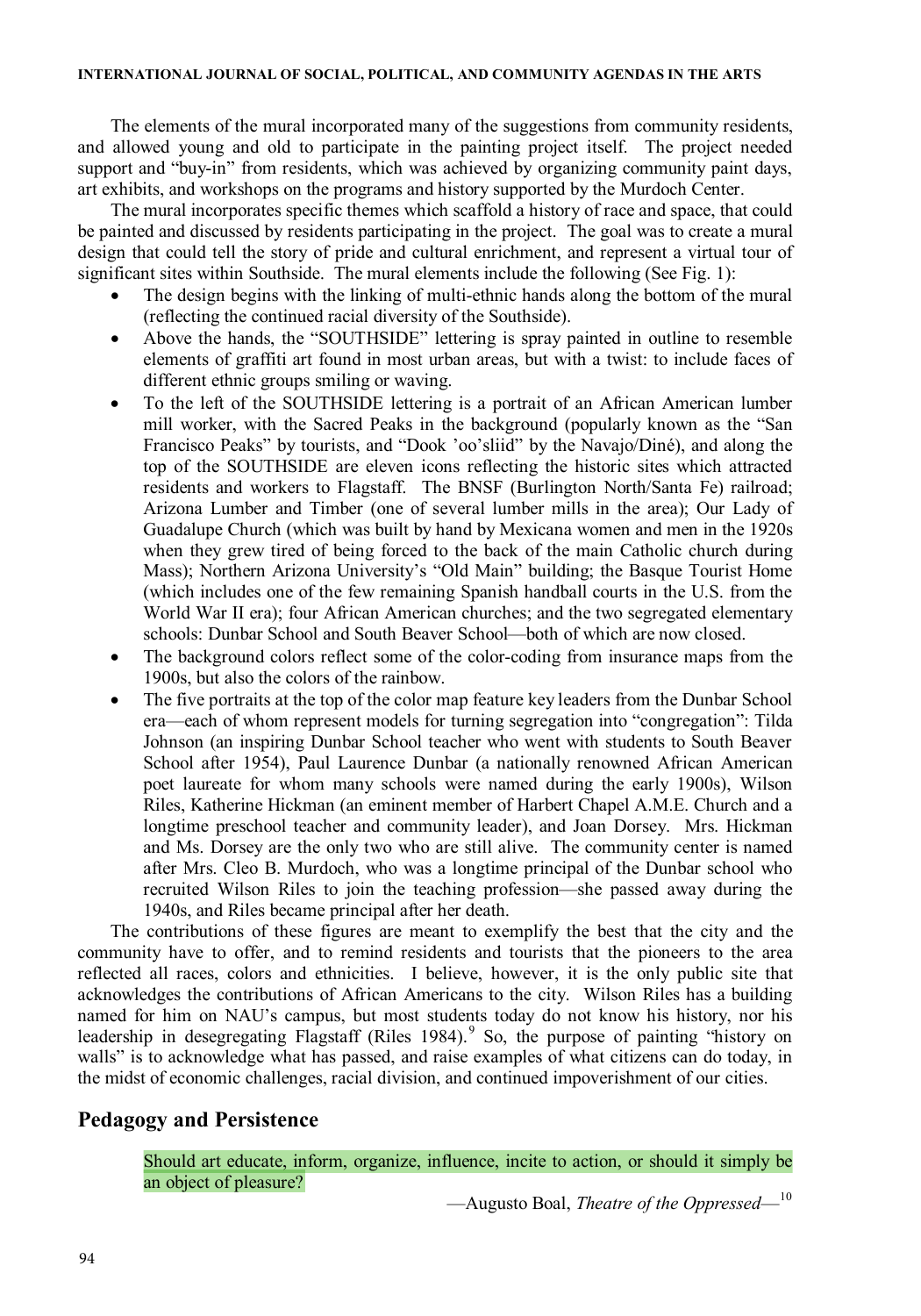The creation of an historic mural on an old building in a declining neighborhood might be seen as a benevolent attempt by the city and residents to "beautify" communities long-neglected by developers and city planners. However, this was not the case; the consistent line of thought by the key organizers was to reclaim a marginal space and resurrect the power and influence of Black and diverse residents; it was a community-building project, as mentioned earlier, that could undoubtedly affect future development in the area—but to what end? For gentrification after the older residents pass on, or for a sustainably diverse population, building on the institutions and programs run by SCA leaders and Murdoch Community Center workers?

The answers to these questions are still unknown, but what has become apparent is that the process of "telling the story" (or showing the history on walls) can create dialogues that transform and change communities. This is the essence of Boal and Freire's "dialogic" educational praxis: that bringing people together to discuss, debate and decide for themselves the meaning of their lives can create positive change—even as the dialogic elements raise contestations over the meaning of the history. As I discovered on the ladder, when the passerby shouted about the "wrong people" on the wall, stories can evoke passionate debate. Artists and educators, however, cannot walk away from these contestations—they provide "teachable moments" for all. And this is the point of the mural project as pedagogy for community building: that resurrecting the history of "race as space" can be difficult for some, but it can also liberate others. The geography of the mural reflects recaptured racial imaginaries—diversifying the story that Flagstaff likes to tell about itself—explaining how racial and ethnic minorities labored in the lumber mills, restaurants, railroads and neighborhoods, and how segregation did not defeat them. This is just one case study that might find application to other cities with much larger populations and urban problems to solve, but it is a test case in this particular city which seeks to carve out its own distinct heritage.

This story of public art as pedagogy for community building diverges from the art/social movement history from the WPA era. It does not approach the magnitude of community development and social engineering projects to combat youth crime or graffiti in larger cities such as Chicago, Philadelphia or New York; but it does begin to synthesize the work of educators, artists, and community organizers who have little financial support to turn around declining neighborhoods. It builds on the notion of human capital and cultural capital arrayed against economic and political forces of decline, and demonstrates that education for action and social change can be inspired through art. These advances may suggest alternative means of community development, but at this stage, the mural project can be measured mostly in its ability to create more "smiles" and "less anger," in the words of Chapple and Jackson (2010)—who investigated the impact of arts on neighborhoods and social practice.

As Boal (1985) notes, public art may "incite" audiences to action, should they decide to react to art projects presented in public spaces. Boal confirms Freire's call for art as pedagogy teaching methods to question and to transform society, through dialectical challenges to the status quo. Because murals are often created in public, they can help reclaim "space and place," according to Lipsitz, for subordinate groups and communities of color. Reimagining the space, by representing subgroup heroes and "sheroes," can help groups enact a "counter social warrant" to dominant spatial imaginaries—which seemingly naturalize geographies of racial domination and oppression in modern cities. It is a method of empowering the oppressed, and of codifying knowledge practices that can be shared across racial divides. It is a way to rebuild a "social ethos" that is committed to justice (Boal 1985, 22-24, 40-45).

# **Conclusions**

The mural is just one example of expressive culture found in Flagstaff's Southside—designed to help reclaim the site of the former Dunbar School, which was cut in half and redesigned as a community center when the city widened Butler Street to a major thoroughfare in front of the current Murdoch Center. Buoyed by new interest in the building, the Murdoch now offers art exhibits, tutoring, a computer lab, workshops, pre-school and after-school programs, dance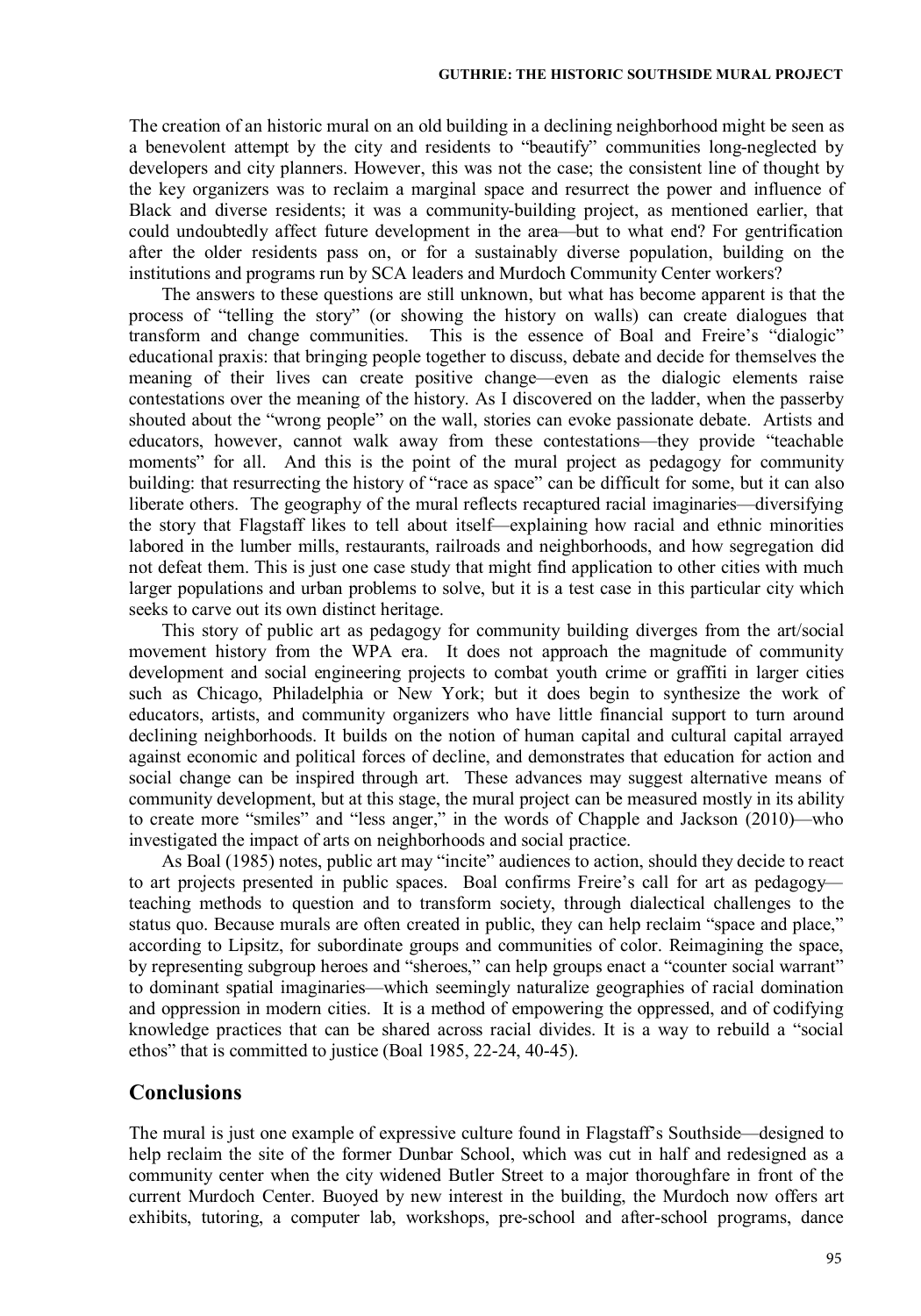#### **INTERNATIONAL JOURNAL OF SOCIAL, POLITICAL, AND COMMUNITY AGENDAS IN THE ARTS**

classes and meeting space for a diverse, enlivened community seeking sustainable development. In addition, the Murdoch represents something new: it was the first public building in Flagstaff to install a "Mosaic" solar energy array to reduce electricity consumption in the Southside, and to model solar efficiency supported by investors and donors to the Murdoch.<sup>[11](#page-14-11)</sup>

These examples help the public to re-imagine and re-order society, while building upon racial legacies that can unite communities "by promoting new understandings of the scale, scope and stakes of place and space, by burrowing in, branching out, and building up" (Lipsitz 2011, 60). Lipsitz fervently states that this is not an attempt to reify race, but instead to counter the "white" spatial imaginary that prevails:

Struggles for racial justice require more than mere inclusion into previously excluded places. They also necessitate creation of a counter social warrant with fundamentally different assumptions about place than the white spatial imaginary allows. Race-based social movements that have often seemed to social-movement theorists as expressions of unthinking racial essentialism, nationalism, and parochialism, as evidence of immature and unreflective allegiance to shared skin color and phenotype, in reality owe much of their existence to the ways in which those skin colors and phenotypes become meaningful in the United States largely through shared experiences with racialized places. (2011, 53-54)

The development of counter warrants require a telling of the history of segregation, and examining it through the lens of people who lived that legacy—to identify the barriers to progress, to erase the erasures, and to deal comprehensively with the disease of racism which continues to this day. The Historic Murdoch Mural puts a visible face on that history, and embodies an artistic approach that can unite communities and build bridges. It is history painted on walls, but it is also a lightning rod or gathering point for telling sometimes painful stories that have been ignored, and examining legacies that have not been forgotten.

The academic unit responsible for training and guiding students, community residents, public officials and university leaders through this process is called Ethnic Studies. Ironically, it is Ethnic Studies which is under attack in Arizona, and across the US, for attempting to tell those histories of resistance, and to suggest how the post-racial society is a myth—and a dangerous myth—because it removes from public memory the strategies for racial inclusion, equity and justice which must be articulated plainly during times of economic hardship and political division. That is what's at stake, and that is what is depicted in the scaffolding of Black leaders and multi-ethnic icons and images on the mural. The mural art project is part of the effort to offer compelling education and learning opportunities to students, based on their peers, mentors and home communities—not on the culture of the dominant oppressors. As Paulo Freire noted:

No pedagogy which is truly liberating can remain distant from the oppressed by treating them as unfortunates and by presenting for their emulation models from among the oppressors. The oppressed must be their own example in the struggle for their redemption. (Freire 1970, 54)

The artwork displayed on the wall at the Murdoch Center makes that point evident to all who encounter it. And, in many cases, it generates heated conversation over what is the purpose of art, and who should be allowed to tell the story of communities using public art. But, in the final analysis, that's what good art is supposed to do: create dialogue and a space for ongoing debate over the meaning of our lives, our culture, and our society.<sup>[12](#page-14-10)</sup>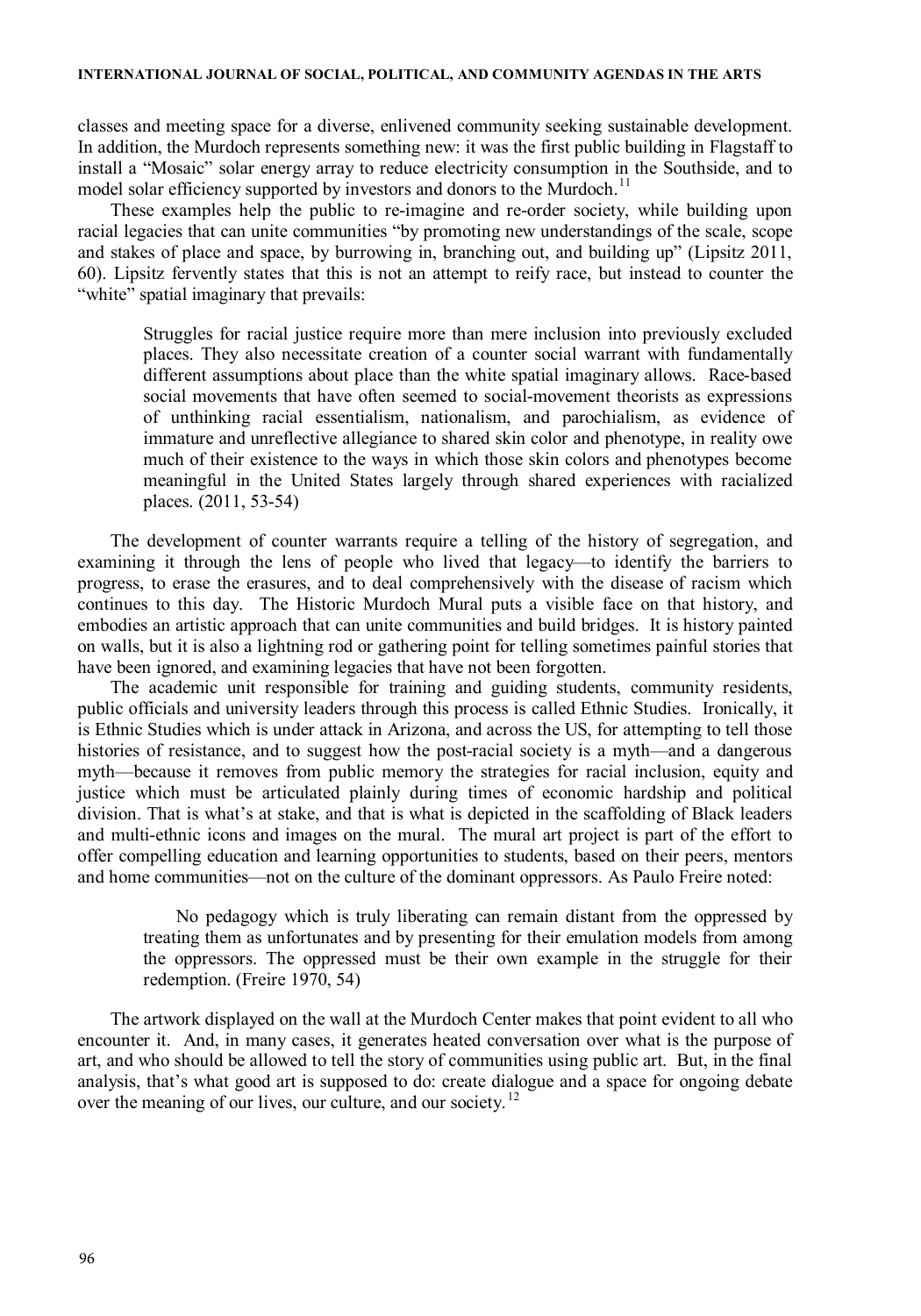## **NOTES**

<span id="page-14-2"></span><span id="page-14-0"></span>1 The Southside mural project replicates many aspects of mid-twentieth century community art projects, but it represents something new: the convergence of Ethnic Studies and community organizing—using academic disciplines developed since the late-1960s arrival of Black Studies and similar programs across the nation. For an academic unit to co-sponsor community building in Black neighborhoods in Flagstaff is a rare event, and represents a unique case study for analysis. <sup>2</sup> Christine Sleeter (2011) provides a detailed description and analysis of what constitutes "Ethnic Studies" in the academy, in part: "Ethnic studies includes units of study, courses, or programs that are centered on the knowledge and perspectives of an ethnic or racial group, reflecting narratives and points of view rooted in that group's lived experiences and intellectual scholarship. Ethnic studies arose as a counter to the traditional mainstream curriculum. Numerous content analyses of textbooks have found an ongoing marginalization of scholarship by and about African Americans, Latino/as, Native Americans, and Asian Americans…. Ethnic studies curricula exist in part because students of color have demanded an education that is relevant, meaningful, and affirming of their identities." (vii)

<span id="page-14-1"></span>3 Friederici (2010) compiled new case studies of historiography, ethnography and oral history that include the voices of Blacks, Mexicanos, Native Americans and others who were perhaps given peripheral attention in early Flagstaff histories written for past generations. See Platt Cline's *Mountain Town: Flagstaff's First Century* (1994), for instance.

<span id="page-14-3"></span> Diawara, through his documentary film, *Rouch in Reverse* (1995), promoted the phrase "reverse anthropology" to explain how film and visual media can be used to tell stories from local perspectives, rather than highlighting the interrogating gaze of dominant society. In the Southside, I amplified the oral histories and ethnographies of Blacks, Chicano/Latino/as and Native Americans to "reverse" the story that Flagstaff historians tell about the city's development. It is a story that frequently marginalizes the contributions of people of color—thus necessitating the use of "reverse ethnography" to uncover hidden transcripts and stories.

<span id="page-14-6"></span><span id="page-14-4"></span>5 Massey and Denton (1993) explain parallels between US Jim Crow and apartheid in South Africa, suggesting how both systems of racial discrimination evolved—with intractable social, political and economic effects still felt today.<br><sup>6</sup> The Arizone state logislature pessed a low which allowed logal police to opforee immigration and patura The Arizona state legislature passed a law which allowed local police to enforce immigration and naturalization regulations on all persons stopped during "routine" police work. Many provisions of the law were overturned by the US Supreme Court, which ruled that only the federal government had the authority to enforce immigration laws; the most controversial aspect of the law, involving "racial profiling" of Latinos and others, could not stand up to the scrutiny of the highest court. Flagstaff was one of the few cities in Arizona to challenge the provisions of the law.

<span id="page-14-5"></span>7 According to Holub: "When the diversion is complete… it will be a windfall for investors and developers in currently restricted flood zone areas. Property values are expected to skyrocket. The bane of flood insurance would be lifted. David Wilcox of the Northern Arizona Museum spoke of the coming changes. 'People on the southside will be changed. There are many minority residents with deep roots there. That could all be yuppified,' he said. 'The danger from a historic rehabilitation point of view, is that developers have the potential to damage some very important parts of Flagstaff."

<span id="page-14-7"></span> Boone (2000) tells the remarkable story of Attorney Hayzel B. Daniels, who filed a desegregation lawsuit on behalf of Robert B. Phillips, Jr., Tolly Williams and David Clark, against the Phoenix Union High School District in July 1952, which argued that separate schools were unconstitutional—and expensive; Judge Struckmeyer agreed in February 1953, setting a template to be followed throughout Arizona, and influencing the 1954 US Supreme Court *Brown* decision. <sup>9</sup>

<span id="page-14-9"></span>Wilson C. Riles had an exceptional career as an educator and an elected official. He had humble beginnings as an orphaned Louisiana youngster who was adopted and relocated to Arizona. He found work in the lumber mills, but was recruited by Cleo B. Murdoch to enroll in Arizona Teachers College (later named Northern Arizona University); served in the Armed Forces during World War II before returning to Flagstaff and working as principal of Dunbar School; he headed the NAACP, hosted a radio talk show, and then worked with Superintendent Sturgeon Cromer in 1952-53 to desegregate Flagstaff schools. After leaving Flagstaff in 1954, he moved to Los Angeles and worked for the Fellowship of Reconciliation. Delving into education policy, he was the first African American elected to statewide public office, winning terms as Superintendent of Public Instruction from 1970 to 1982.

<span id="page-14-8"></span>10 Boal (1985, xiii) challenged contemporary views of art, theatre and society, and created a theatrical system in which audiences and actors were encouraged to interact in "real time"—changing outcomes of plays and developing community solutions to political problems. Rather than using dramatic arts to induce "catharsis," for example, Boal directed his actors to break down the walls between spectatorship (and audiences experiencing release through empathy with characters on the stage) and social action—bringing audiences onto the stage, and providing a forum for re-imagining<br>social and political relationships for the oppressed classes within societies ranging from Latin America

<span id="page-14-11"></span>According to the Solar Mosaic website: "In late May [2012], the Murdoch Center received permission to interconnect with the APS utility grid, which allows the organization to export any excess solar energy it doesn't use and get a credit on their bill. Murdoch's solar lease with Mosaic commenced on June 1st, and to date the system has been producing an average of 59 kWh/day, the equivalent of planting 1 urban tree daily! Mosaic will be tracking the Murdoch Center's solar energy production using the Fronius web-based monitoring system."

<span id="page-14-10"></span><sup>12</sup> News and videos of the mural project can be accessed through websites: "Southside Painting an Inspiration," http://azdailysun.com/news/local/southside-painting-an-inspiration/article\_55af7eb1-112d-5714-8317 d2e069cf9b21.html; "The MURAL at Murdoch video.mp4," http://www.youtube.com/watch?v=opKGjwou\_ys; "SouthSide Soul Stories History 101 Part One," http://www.youtube.com/watch?v=mzAmEFqOaKM; "SouthSide Soul Stories History 101 Part Two," http://www.youtube.com/watch?v=ov5wCksIRQI&feature=relmfu, accessed July 2012.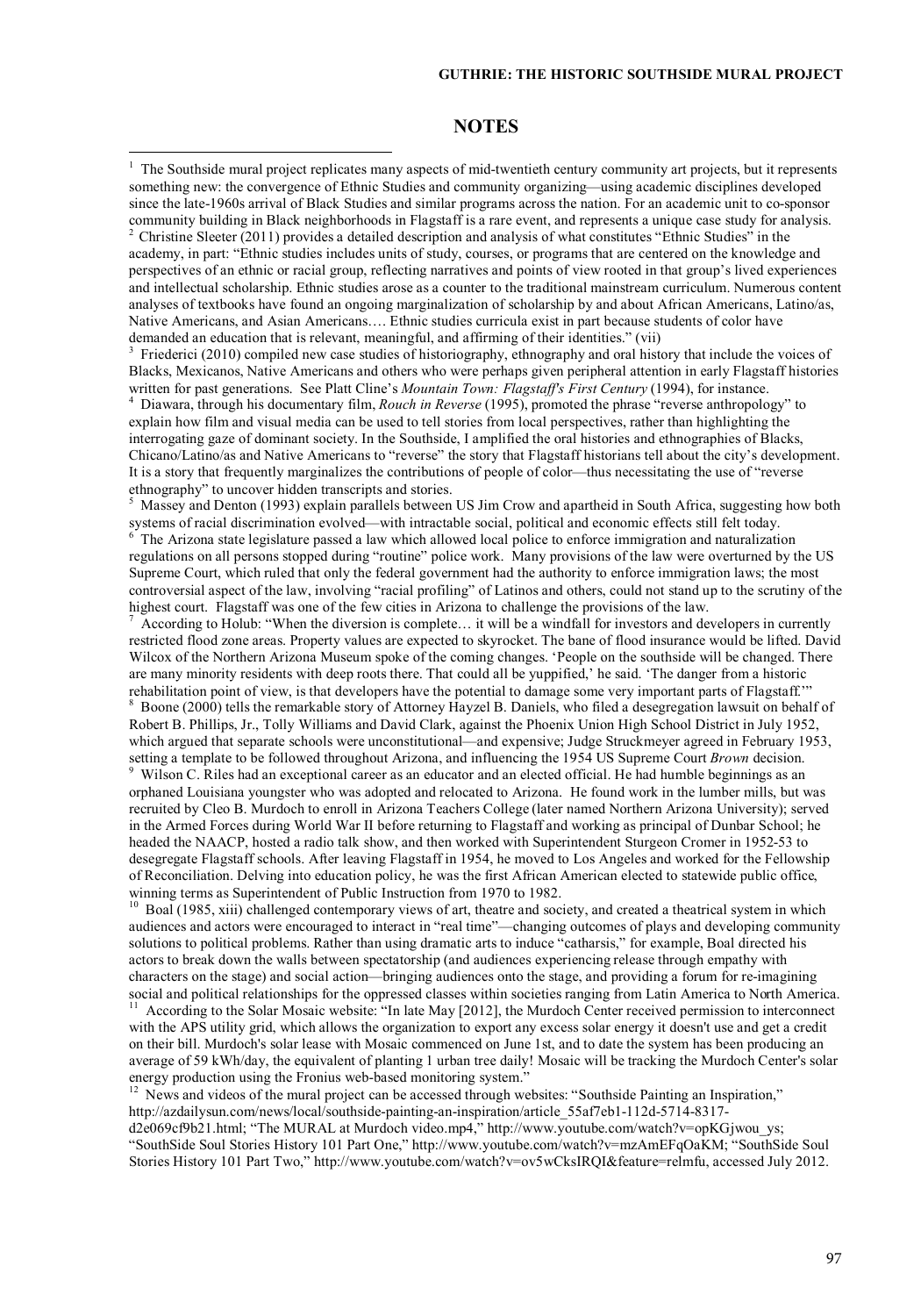# **REFERENCES**

- *Arizona Daily Sun*. 2011. "New Southside mural inspirational, educational -- and colorful, too." August 12, A-5.
- Boal, Augusto. 1985. *Theatre of the Oppressed*. New York: Theatre Communications Group.
- Boone, Linda C. 2000. "The Days of 'Haze': A Personal Journey Down the Back Road to *Brown v. Board of Education.*" *Arizona Attorney* (March): 38-40.
- Chapple, Karen, and Shannon Jackson. 2010. "Commentary: Arts, Neighborhoods, and Social Practices: Towards an Integrated Epistemology of Community Arts." *Journal of Planning Education and Research* 29 (June): 478-490.
- Cline, Platt. 1994. *Mountain Town: Flagstaff's First Century*. Flagstaff, AZ: Northland Publications.
- Collins, Patricia Hill. 2000. *Black Feminist Thought: Knowledge, Consciousness, and the Politics of Empowerment*. New York: Routledge.
- Diawara, Manthia. 1995. *Rouch in Reverse*. UK/USA: California Newsreel.
- Dunitz, Robin J. 1994/1995. "The African American Murals of Los Angeles." *American Visions* 9 (Dec./Jan.): 14.
- Freire, Paulo. 1970. *The Pedagogy of the Oppressed.* New York: Continuum.
- Friederici, Peter, ed. 2010. *What Has Passed and What Remains*: *Oral Histories of Northern Arizona's Changing Landscapes*. Tucson, AZ: The Univ. of Arizona Press.
- Gaud, Bill. 2002. "Rio De Flag Flood Control." http://www2.nau.edu/~gaud/ RiodeFlag/rdf\_fldctrl.htm.
- Holub, Lucas. 2002. "Rio de Flag Faces Reengineering." *The Lumberjack,* October 31. http://www.lumberjackonline.com/vnews/display.v/ART/2002/10/31/3dc0b83dba85a.
- Indych-Lopez, Anna. 2009. *Muralism without Walls: Rivera, Orozco, and Siquieros in the United States, 1927-1940*. Pittsburgh, PA: Univ. of Pittsburgh Press.
- Lee, Anthony. 1999. *Painting on the Left: Diego Rivera, Radical Politics and San Francisco's Public Murals*. Berkeley, CA: Univ. of California Press.
- Lipsitz, George. 2011. *How Racism Takes Place.* Philadelphia, PA: Temple Univ. Press.
- Massey, Douglas S., and Nancy A. Denton. 1993. *American Apartheid: Segregation and the Making of the Underclass*. Cambridge, MA: Harvard University Press.
- McElvaine, Robert. 1984. *The Great Depression, America, 1929-1941.* New York: Times Books.
- Mosher, Michael R. 2004. "The Community Mural and Democratic Art Processes." *Review of Radical Political Economics* 36 (Fall): 528-537.
- "The Murdoch Center is Producing Solar Energy!" 2012. http://solarmosaic.com/murdochcommunity-center/update/murdoch-center-producing-solar-energy.
- Ogletree, Charles. 2004. *All Deliberate Speed: Reflections on the First Half-Century of Brown v. Board of Education*. New York: W. W. Norton & Co.
- Paradis, Tom. 2003. *Theme Town: A Geography of Landscape and Community in Flagstaff, Arizona.* Lincoln, NE: iUniverse, Inc.
- Patterson, Jody. 2010. "The Art of Swinging Left in the 1930s: Modernism, Realism, and the Politics of the Left in the Murals of Stuart Davis." *Art History* 33 (Feb.): 98-123.
- Pounds, Jon. 2005. "Hey! Are There Any Murals Around Here?" *Public Art Review* 17 (Fall/Winter): 16-19.
- Rice, Robin. 1999. "Art as Civic Biography: Philadelphia Murals Project." *New Art Examiner* 26 (April): 18-23.
- Riles, Wilson C. 1984. "'No Adversary Situation,' Public School Education in California and Wilson C. Riles," recorded by Sarah Sharp, Regional Oral History Office. Berkeley, CA: The University of California Bancroft Library.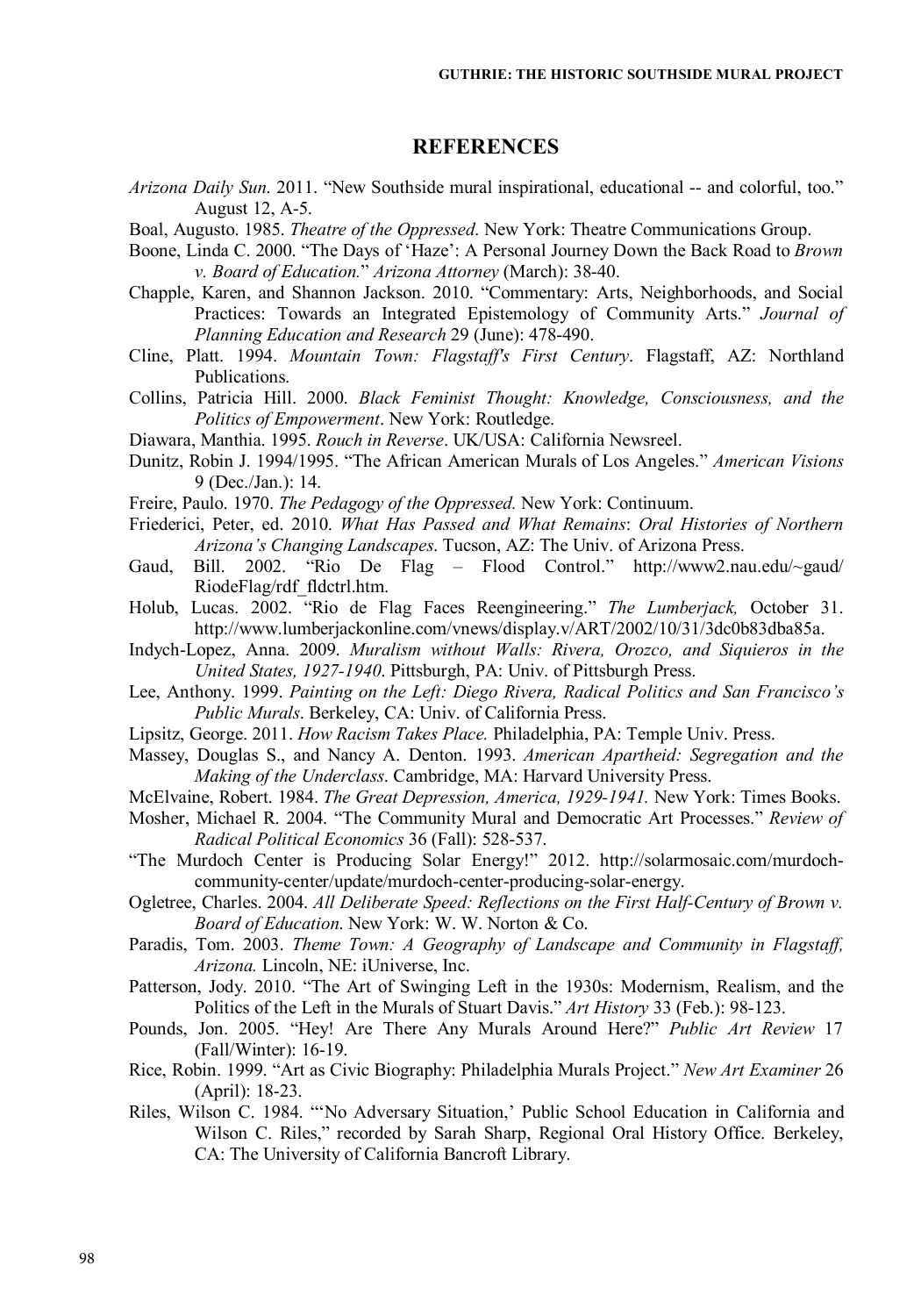#### **INTERNATIONAL JOURNAL OF SOCIAL, POLITICAL, AND COMMUNITY AGENDAS IN THE ARTS**

Scher, Abby. 2007. "Can the Arts Change the World? The Transformative Power of Community Arts." *New Directions for Adult & Continuing Education* 116 (Winter): 3-11.

- Schrank, Sarah. 2010. "Public Art at the Global Crossroads: The Politics of Place in 1930s Los Angeles." *Journal of Social History* 44 (Winter): 435-457.
- Sleeter, Christine E. 2011. "The Academic and Social Value of Ethnic Studies: A Research Review." Washington, DC: National Education Association.
- *Southside Community Assessment*. 2009. Flagstaff, AZ: Southside Community Association, Civic Service Institute at NAU, and the Arizona Community Foundation.
- *SouthSide Soul Stories History 101 Part One, & Part Two.* 2012. LBM Studios/Lawrence B. McCullum. http://www.youtube.com/watch?v=mzAmEFqOaKM.
- Stevens, Robert L., and Jared A. Fogel. 2010. "Conflict and Consensus: New Deal Mural Post Office Art." *National Social Science Journal* 33 (Jan.): 160-165.
- Trotter, Robert, and Richard Needle, et al. 2001. "A Methodological Model for Rapid Assessment, Response, and Evaluation: The RARE Program and Public Health." *Field Methods* 13 (May): 137-259.
- Weissman, Jane, and Janet Braun-Reinitz. 2005. "Community, Consensus & the Protest Mural." *Public Art Review* 17 (Fall/Winter): 20-23.
- Whitaker, Matthew C. 2000. "The Rise of Black Phoenix: African-American Migration, Settlement and Community Development in Maricopa County, Arizona 1868-1930." *The Journal of Negro History* 85 (Summer 2000): 197.

## **ABOUT THE AUTHOR**

*Dr. Ricardo Guthrie:* Dr. Ricardo Guthrie, Assistant Professor of Ethnic Studies at Northern Arizona University, examines political narratives of the Black Press and writes about cinema as cultural political artifacts. He is currently researching the life and influence of physician/publisher Dr. Carlton B. Goodlett and the San Francisco Sun-Reporter (1945-1966). A visual artist and writer, he has exhibited in The Piano Craft Guild Gallery, the Great Black Art Collection, The Harriet Tubman House, San Diego Art Walk, the San Diego Museum of African American Art, Northern Arizona University Sun Scenes Gallery, and Flagstaff's Murdoch Community Center. His artwork can be viewed on the web at: http://rag-artwork.blogspot.com/ and at the Museum of the African Diaspora's website: http://www.iveknownrivers.org/. Dr. Guthrie is a board member and contributing editor for the Institute for Optimizing Health and Health Outcomes, a research institute which examines race, ethnicity, and disparate health outcomes.